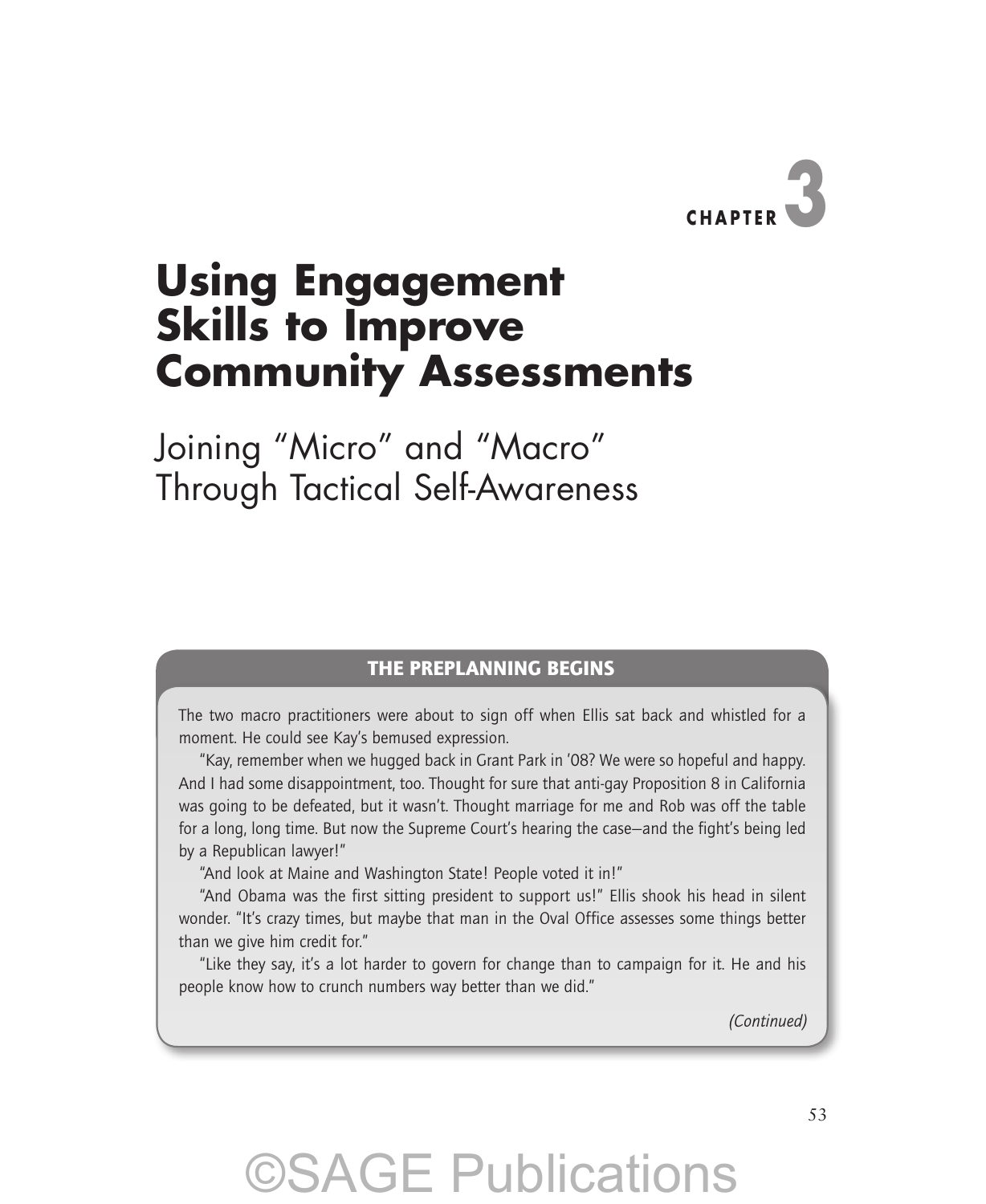#### (Continued)

"He sure keeps doing that 'ongoing assessment' work better than we started out, don't you think?"

They both laughed, remembering their first difficult work together. As they signed off from Skype, each was reflecting on how they met in 1990 in their first macro-organizing class, and their dreaded group assignment—a community assessment of their own choosing. Sitting together in a small classroom, there were four of them in the group: Ellis; Kay; Esperanza, an older Puerto Rican woman who'd gone back to college after her children were grown and had completed her undergraduate degree in 3 years; and Jill, a quiet White woman whose luminescent brown eyes grew tight only when Kay and Ellis argued, which was often.

"So we chose Harlem to look at. There's so many oppressive conditions there, I say we just take poverty and racism and that's enough. I mean, look at how poverty's grown over the last 10 years!" Ellis was as emphatic as he was certain as the group members met for the first time.

"Well, yeah, sure, but couldn't we slow down a bit and find out why we chose Harlem? It's not the only community in New York. It's not even the only Black neighborhood. We must have our own reasons. Couldn't we start there, at least a little?" While less certain, her voice trembling slightly, all the group members noted that Kay was no less emphatic in her request.

"*You're* telling me about Black neighborhoods?" Ellis gave Kay a withering look.

"I wasn't telling anybody anything. I was just trying to slow down and learn about each other and why this assignment might matter in some special way to each of us." She looked at the others for support. "Maybe we all can agree on a focus together after that."

"Whatever." Ellis continued to stare at Kay. "I just hope we move on to the work sooner rather than later. Racial oppression isn't solved with talk-talk-talk."

Esperanza spoke up. "So let's take a minute or two, okay? I chose to look at Harlem because it's pretty close to my community, East Harlem, and my daughter's first middle school was there. We could even walk to school from our apartment, but the school was so bad I had her transferred out in a month. That was 10 years ago. Now I see that the cuts in education keep coming, but they keep talking about school reform, too. I want to see if that school has gotten any better." Without speaking, Jill got up and wrote "Schools" on the blackboard.

Kay spoke next. "I worked for 4 years in a homeless shelter, and some of the staff I got to be friends with come from Harlem. They told me about what a great place it was, with the Apollo Theatre, restaurants like Sylvia's, the architecture, the famous churches with Adam Clayton Powell, Jr. It also has one of the largest numbers of homeless shelters in the city. So I thought I could learn more about how people handle homelessness, even with all the poverty and drugs the papers are writing about. People up here may have answers about how to get people into permanent housing that we could learn from, I'm sure." Jill paused, and then wrote "The homeless" and "Local resources."

It was Ellis's turn. "I already know Harlem. I don't need a tourist's trip to visit there. Walk away from 125th Street and you'll see problems galore: poor housing, men and women out of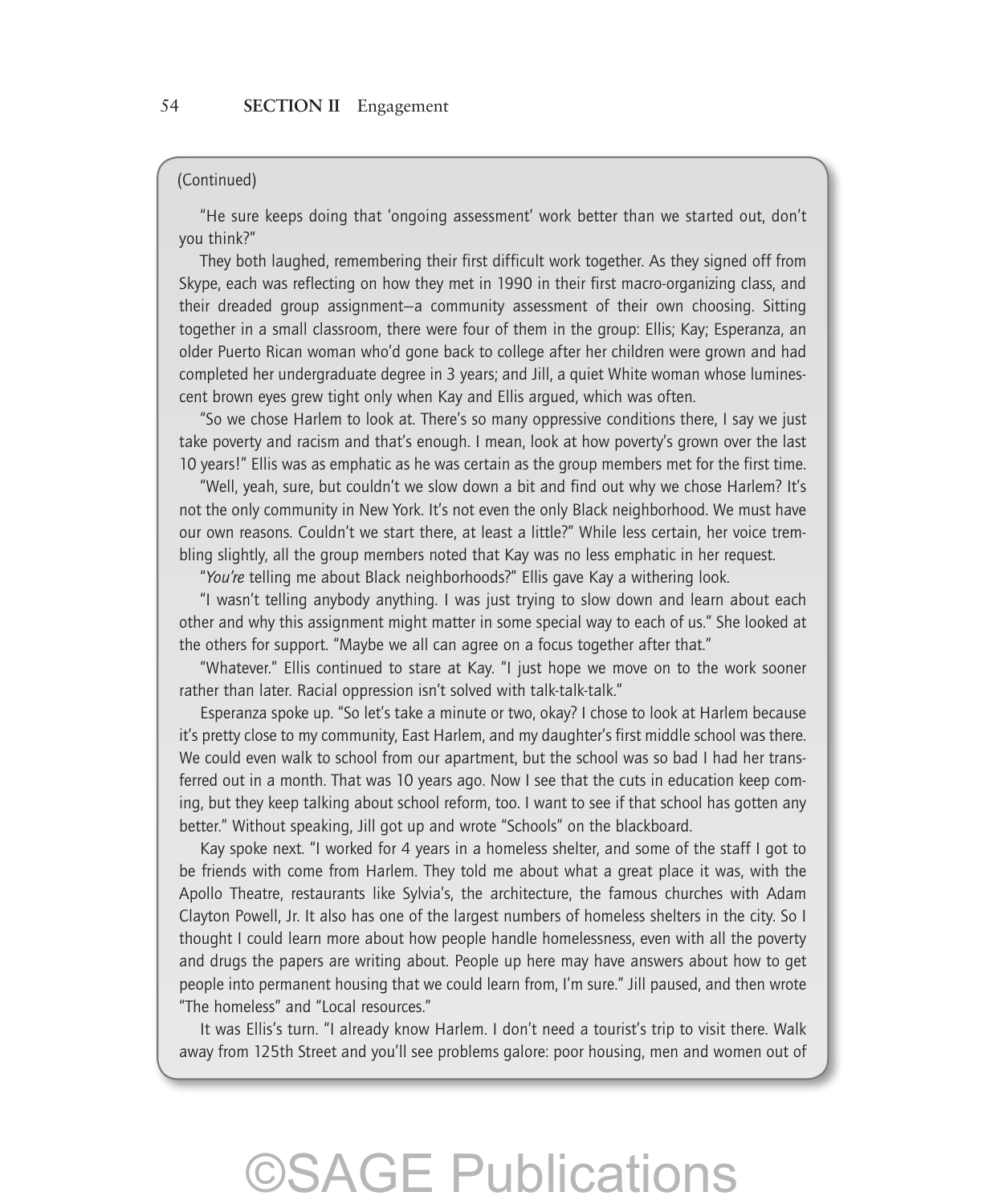work, kids with nothing to do except hang out and end up in jail. Poverty goes up, prison levels go up, too. Like they say, when America gets a cold, the Black community gets pneumonia. Hey, the issues in Harlem come from the conditions of oppression created over the last 350 years. If we're going to help young people, whatever we do up here better deal with that reality." Jill wrote "Poverty," "Oppression," and "Prisons" on the board. Wordlessly, Ellis got up and added "Youth."

Jill was the last to speak. "My best friend in high school lived in Harlem until she was 13. Then something happened to her brother, and her family moved to Long Island. She told me she was happy to be with so much green all around her, but she missed the friends and family members she saw on the street every day. Her family came back to church there every Sunday, a 2-hour commute each way. It always amazed me that she never complained about the trip." She paused, and looked keenly at her group members. "I thought it would be great to find out why." Kay wrote "Connections" and "People" next to "Local resources."

"So now what do we do? The whole community is too big to work on." Ellis looked at the blackboard. "Youth, schools, oppression, poverty, homelessness, and the people and resources to fight back. How do we narrow this down to make it mean something?"

"And make it manageable so we get it done?" added Esperanza.

Their first meeting broke up soon after—the three women pleased with their progress, the lone man frustrated that they were still talking and not doing something. Much to Ellis's dismay, it would take them a month of meetings, twice a week, to make their project both meaningful and manageable. Looking back, he would later say it was one of the most painful group experiences of his time at school. It was also, he readily admitted, one of the best learning experiences.

*Educational Policy 2.1.1—Identify as a professional social worker and conduct oneself accordingly. This chapter emphasizes core competencies related to how social workers "practice personal reflection and self-correction to assure continual professional development; attend to professional roles and boundaries; and demonstrate professional demeanor in behavior, appearance, and communication."*

### **THE PREPLANNING PHASE TO COMMUNITY ASSESSMENT: CLARIFYING ASSUMPTIONS OF** *COMMUNITY*

### **Strategic Step 1: The Preplanning Begins to Clarify Assumptions on Why the Work Matters for the Group**

While often given short shrift, one of the most important phases of a community practitioner's work occurs during what others have called the preplanning phase of a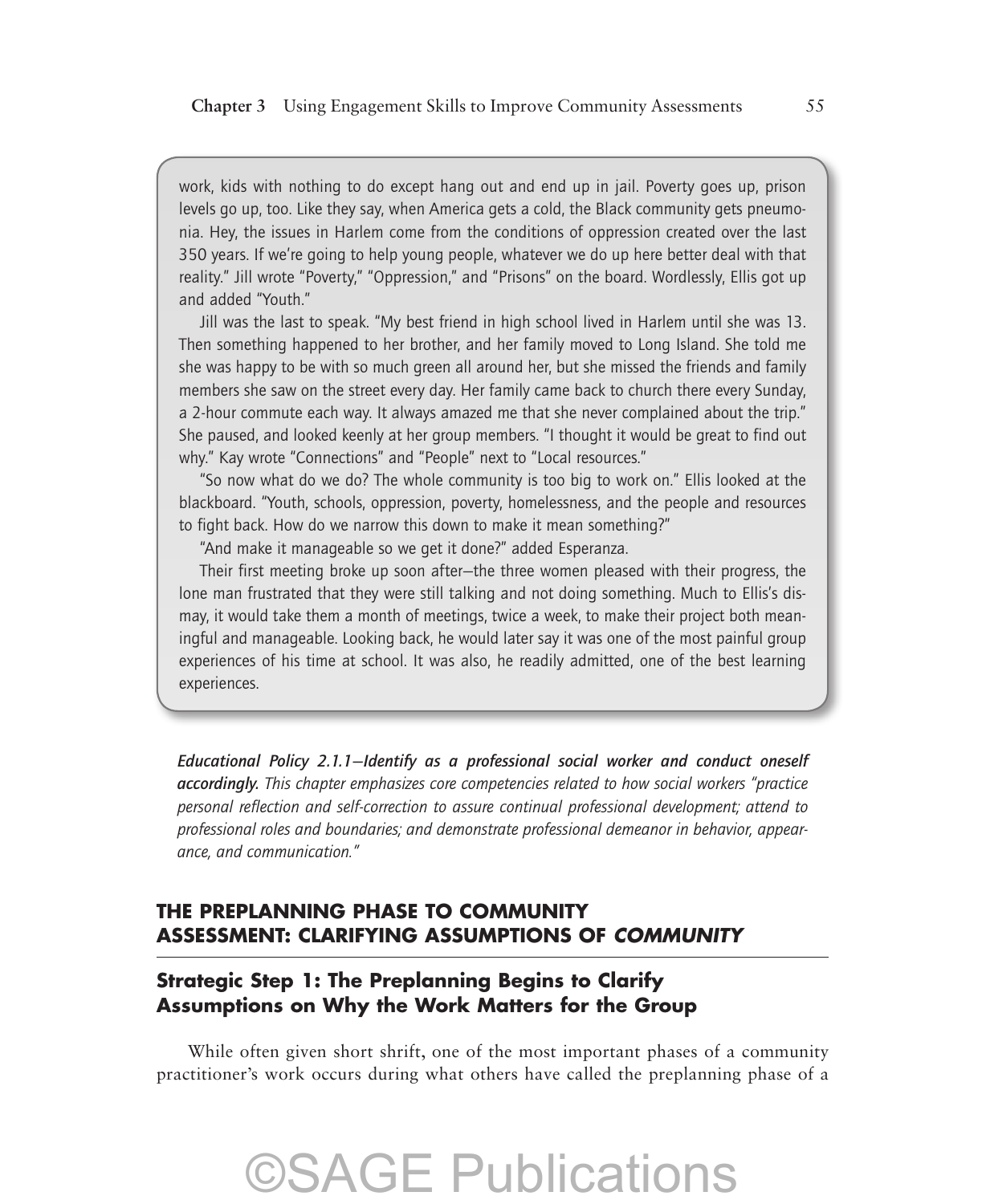group (Glasser, Sarri, Sundel, & Vinter, 1986; Rothman, 2008). Preplanning is when people discuss and clarify the basic assumptions of what community (or problem) they are examining. During preplanning, a community group frames the basic ways it will approach the actual planning and assessment undertaken. While preplanning can appear to be less labor intensive than sifting data, interviewing people, and analyzing trends, its work is the foundation on which the assessment will be measured for its effectiveness.

For example, our four students of macro practice in the case study each carried distinct assumptions about the community they were about to assess.

• Esperanza spoke in terms of a *geographic community,* one made distinct from others by certain assumed physical borders that made Harlem different from East Harlem (Fellin, 2000; Warren, 1987). Such geography has set limits to its borders even though the actual borders may be defined not only by space but also by shifts in population (East Harlem is more Hispanic; Harlem is more African American) or activities (the commercial strip of 116th Street is seen as the dividing line between the south—East Harlem and north—Harlem).

• Kay's interest in the homeless given shelter in Harlem and those who worked with them related to a *functional community.* Her emphasis was on the shared activities and functions of a group of people responding to a particular problem. Added to her definition was interest in the particular resources of the community applied within this functional community, a dimension of *bridging social capital* among organizational members. Bridging social capital is created among those networks of affiliations that join professionals and community members in shared activity so that a defined problem across that community—in this case, the functional community concerned with homelessness—is dealt with more effectively than otherwise might occur (DeFilippis & Saegert, 2007; Putnam, 1994).

• Jill's story of her best friend highlighted a *community of shared interest and affiliation.* While similar to a functional community in its shared interests found at church, its emphasis is on the *bonded social capital* that does not necessarily extend beyond the particular church itself. While less integrative, functionally, across a larger community's population (it was, after all, just one church), it adds deeper emotional ties of long-term affiliation that a functional community will not (Anton, Fisk, & Holmstrom, 2000; DeFilippis & Saegert, 2007; Putnam, 1994).

• Finally, Ellis's mix of historic conditions and common problems of an entire group of people refers to the classic *solidarity community* based on race, religion, ethnic heritage, or ideology. As such, it can be located inside both geographic and functional communities as long as groups recognize and find common solidarity in that reference. For example, such a community of shared interests based on historic background remains of prime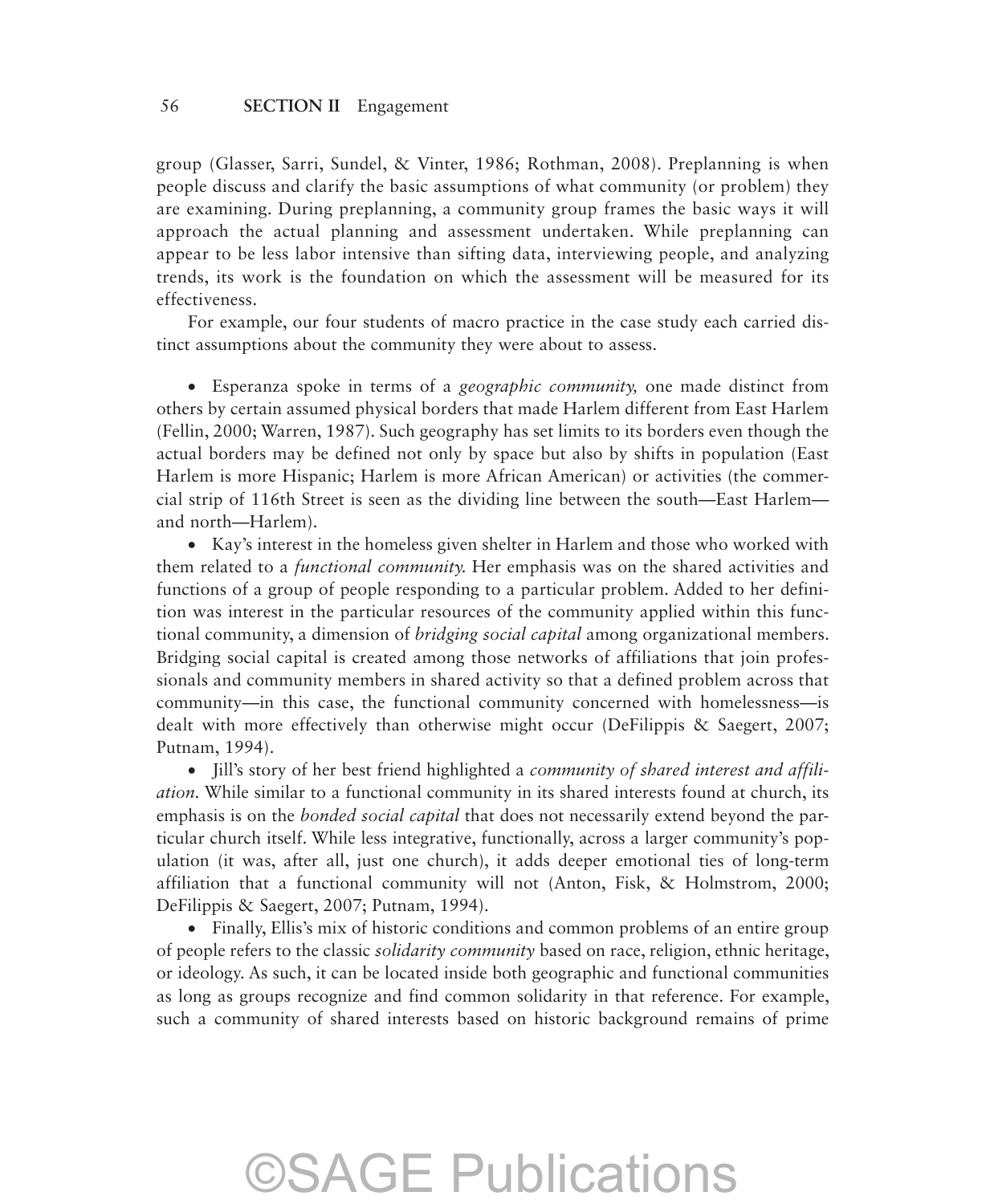concern to people of color, has a more varied response among some White ethnic/religious groups (Reform Jews and Lubavitcher Jews in the United States), and is less easily defined for White Protestants (Winters & DeBose, 2002).

#### REFLECTIVE QUESTIONS

What is the definition of *community* that your campaign or agency works from? What is the strength in that definition? Is there a potential limitation?

### **Why Preplanning Matters**

It is through the airing of what people mean by *community* that a group begins to sort through what it is interested in assessing and why. This sifting matters, because otherwise a group's members could be looking at the same issues through different lenses. Data collected, interviews undertaken, and implications drawn would all appear with different emphases: Ellis would locate connections to the past, while Kay would be trying to interpret the same data for the future. Jill would be drawn to what happened inside a bonded community, while Esperanza would seek data to spot trends across a geographic community and perhaps beyond. As community groups have limited resources, especially related to time and money, the necessary sifting of assumptions so that a group agrees on what it will and will not be addressing is the bedrock on which the group's eventual results will be evaluated.

Finally, with the exception of Jill, whose focus was drawn to affiliated church activities in the area, all the others mention the defensive and reactive posture common to poorer neighborhoods and their professional allies in the early 1990s. Esperanza thought about assessing what happened at one school, not in the whole school system. Kay was concerned about how to work with the homeless on housing relocation. Even Ellis, while concerned about systemic issues, had begun to narrow his focus to one group of people youth—rather than considering all the residents of Harlem.

As such, their implicit level-one assessments took as a given that a poor community in the 1990s was worse off than it had been and that its actors would be fighting an uphill battle for community needs to be met. Fitting this level-one assessment into their overall practice framework was a necessary adaptation to the political and economic dynamics of the day. Had they been looking for and proposing wide-scale social movement activity or a more far-reaching set of demands on what they thought was achievable, they would have been strategically ineffective before they began their actual work. Today's macro practitioners will be called on to make their own level-one assessments under conditions that may be quite distinct from those of Ellis, Kay, and their classmates.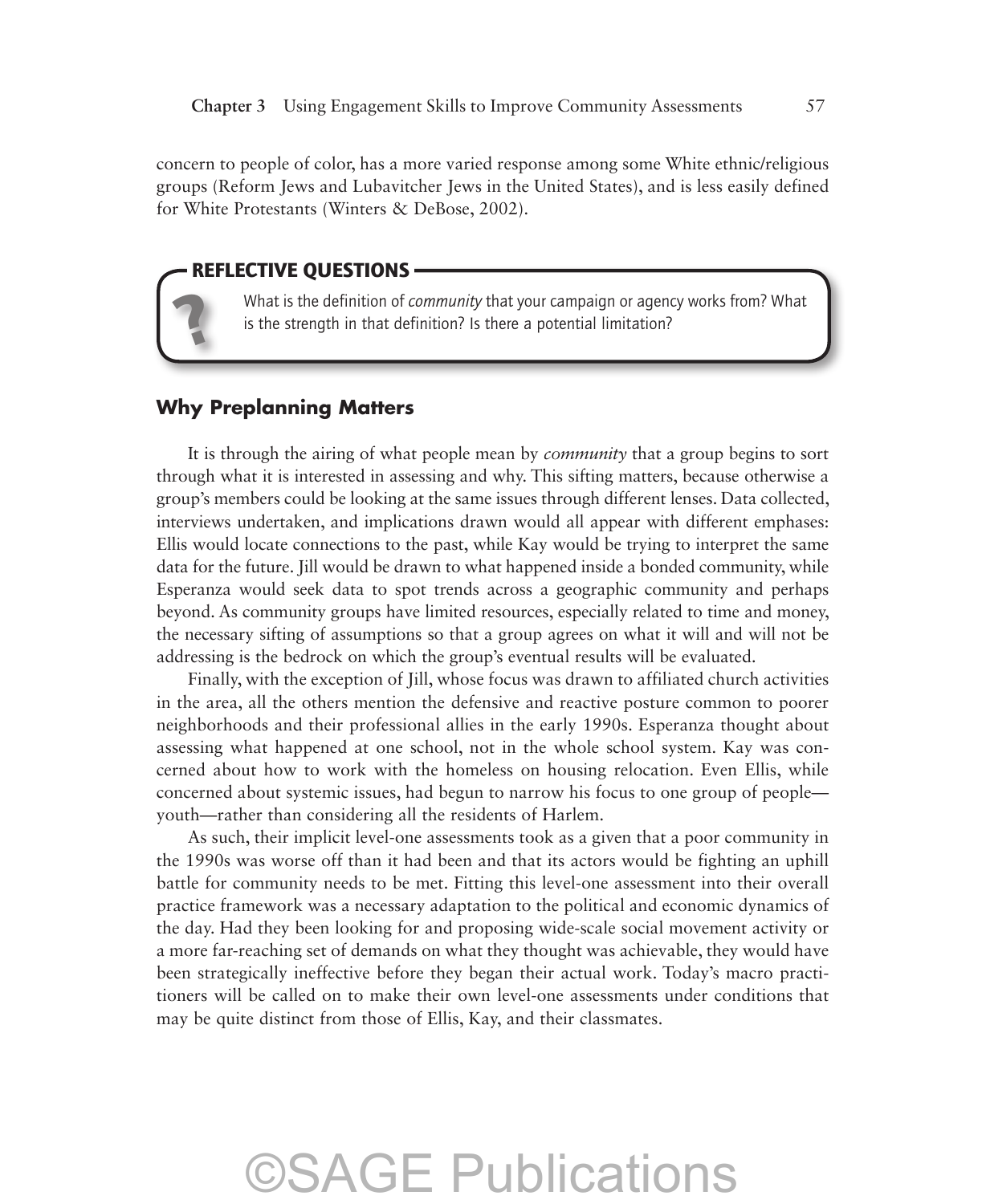### **FROM PREPLANNING ASSUMPTIONS TO PLANNED ACTION: CHOOSING MEANINGFUL TARGETS AND TIMELINES**

#### THE HARLEM GROUP GETS BUSY

"I don't care about what social workers want! It's what young people of Harlem want and need that matters!"

"Ellis, will you stop speaking about 'the people'? Aren't social workers people? Aren't we?" Kay and Ellis were disagreeing for the third time that afternoon.

Finally Esperanza interrupted them both. "Listen up, you two! Ellis, Kay wants to look at youth programs to see what they need so they can be improved. Kay, Ellis wants to make sure young kids of color have their voices heard. You know, it is possible to do both. Something could benefit the program professionals and the kids. It's not one or the other, right?"

"I just don't trust the focus on what professionals in programs have to say. Professionals have been living off the lives of poor people forever." Ellis folded his arms across his chest and turned away from his combatant.

"And I don't trust something so vague that it just ends up making some political point but doesn't do anything to actually help anybody. What good does it do to remind people they're oppressed if you don't do anything to help?" Kay bit into her pencil, chewing the final piece of eraser off.

"Esperanza's right." Jill spoke for the first time that afternoon. "Let's just start by focusing on prospects for youth in Harlem and go from there. We don't even know what we're concretely talking about yet. Maybe if we look at some actual data we can narrow down what we're looking at. Is it job prospects? School prospects? After-school prospects? Let's do the work and find out." Jill looked at Kay. "That means we can look at programs as well as people." Kay nodded in quiet assent. "And of course we have to talk with young people, Ellis. They're central to our work, right?"

Ellis was quiet for a moment, then pulled a neatly sorted folder from his briefcase. "Actually, I did some data sorting already. I went over to the Community Planning Board and got data on all the issues we've been discussing: poverty, test scores, numbers of homeless." He ruffled through the material, selecting two pages that were both heavily marked with yellow highlighter. "These data sets stood out. The first one shows school dropout rates in Central Harlem." He pointed across a bar graph, showing the upward trajectory. "All the data show increasing dropout rates." He went on to explain three other highlighted graphs on the next page that connected these rates to where the dropouts lived, the percentage who came from single-parent homes, and levels of poverty.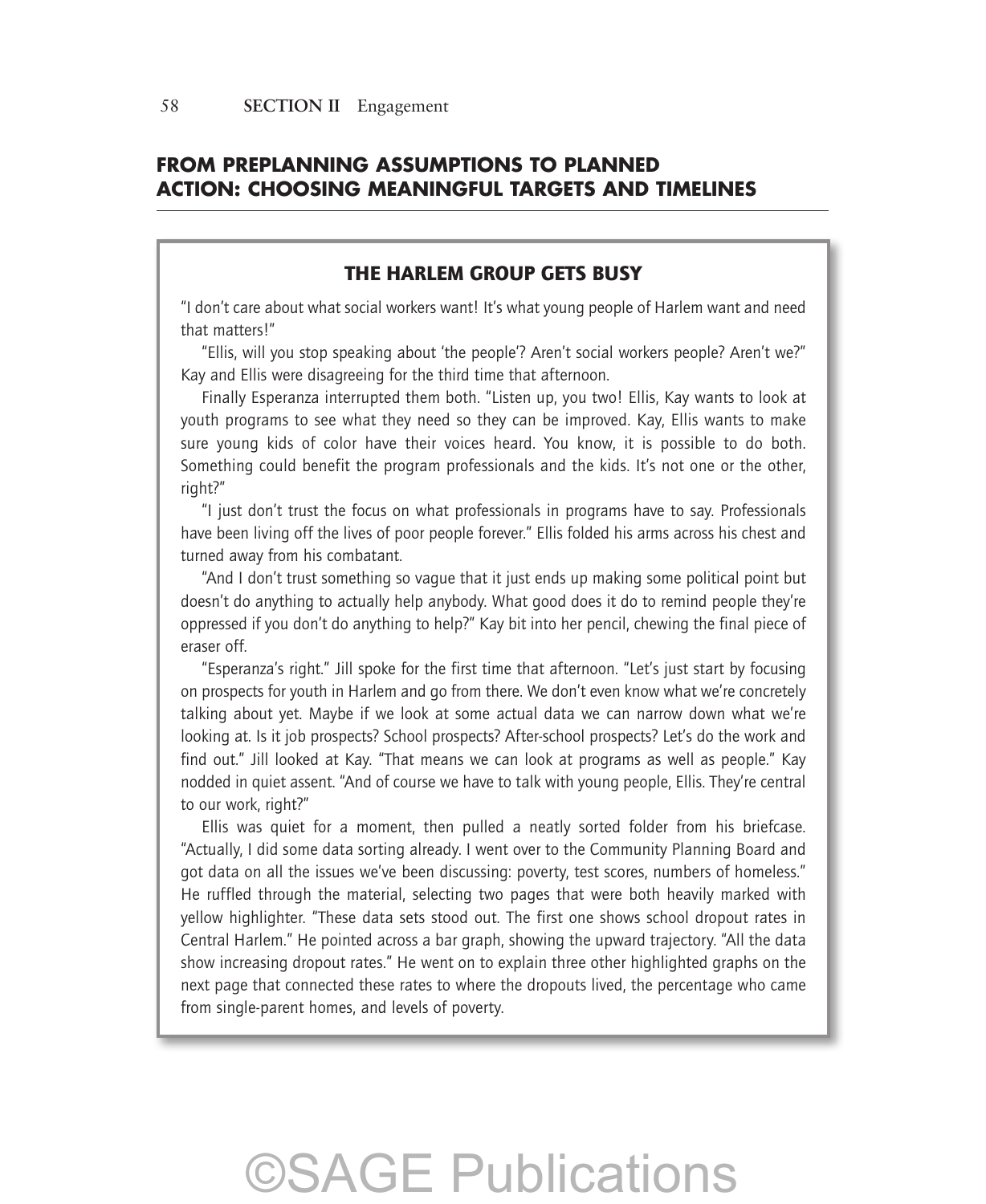The group was silent with their admiration for Ellis's work. "Where'd you learn to do that?" Esperanza asked.

Ellis blushed, then quickly looked away. "You know, when I was in school. I was always into math, liked to see what underlay things." He pointed at the pile of papers on the table. "This kind of work is fun for me."

For once, Kay laughed warmly. "Hey, no wonder we always fight! I hate math, and math hates me." Kay shyly reached into her large and obviously messy book bag and pulled out a single piece of paper. "I did speak with my field instructor, and she gave me a list of all the youth agencies in Harlem. Turns out there's a task force of social workers who meet once a month to discuss common problems and advocate on their agencies' behalf. My field instructor gave me the name and numbers of the chairperson to contact." She smiled again at Ellis. "Between your data sets and my contacts, maybe we could get something done!" A small grin momentarily appeared on his face as well.

While they were talking, Jill had been quietly writing on the blackboard. At the top were lists of specific tasks: collection of data, interviews with program professionals, interviews with youth in programs/not in programs, and interviews with community leaders. "Here's some things for us to do. How about we divide up? Ellis, you're good at data, so you handle that. Kay, you've got your task force, so you do those professionals. Esperanza, you probably know community leaders already, so maybe you could take them. I like to write lists, so I'll be the recorder/keeper of everyone's records." Her fellow group members looked at her, then began clapping. The quietest group member had gotten them to move!

She hesitated for a second, embarrassed by all the attention. "So let's set timelines for all the things in each section." They quickly did so, making specific suggestions within each other's lists of contacts, other data sources, and possible leads for more information.

Then Esperanza spoke again. "Hey, let's not forget one thing: Our macro teacher says we have to walk the streets, too, in pairs, and get to know the neighborhood as well as the people in it. So maybe we can get to know some of the kids that way. Okay?"

The group nodded in agreement. Then they drew straws to pair up. Naturally, Ellis and Kay wound up together.

### **Strategic Step 2: The End of the Preplanning Phase—"Problems" Are Tactically Clarified and Assessment Choices Are Made . . . at Last!**

The minor skirmish between Ellis and Kay in the above scenario is symptomatic of the classic confrontation that occurs in almost every initial macro-organizing class: an argument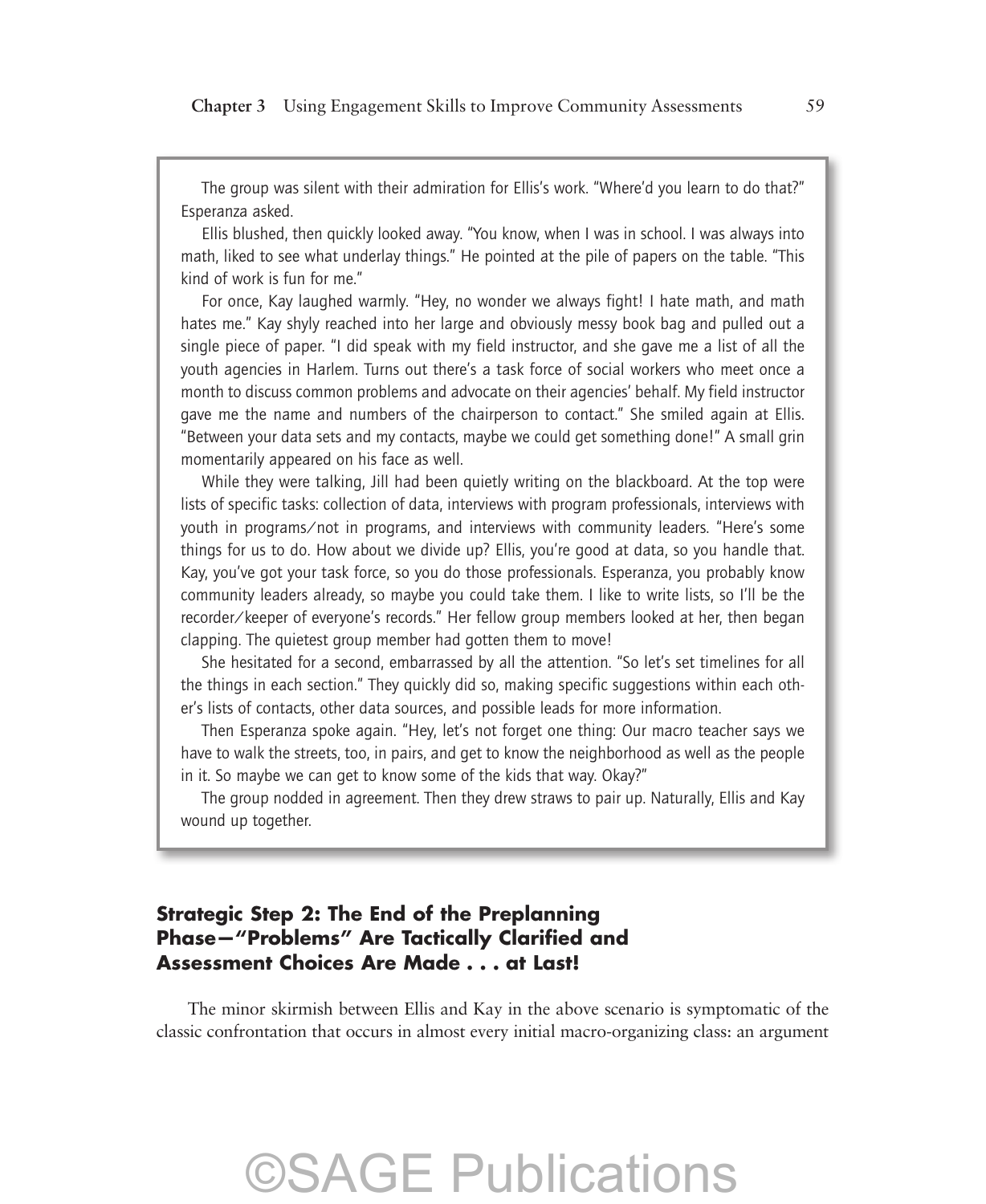between community organizers like Ellis who are motivated by ideological beliefs and who enter social work to find a well-paying, progressive job, and social workers like Kay who decide to do organizing as the best example of what the profession has to offer. Such differences crop up in the preplanning phase of a community group's work because each type of practitioner is having his or her core assumptions tested by the other. The battle over targets that so often occurs in groups is not only about the difficult choices one must make to effectively manage the assessment work; it is also about the struggle to guarantee that core beliefs about who matters will not be discarded. (The issue of who matters will be discussed in greater detail in Chapter 7.) Esperanza and Jill helped bridge the divide between Ellis and Kay by helping them see that their extremes could be encompassed within the same framework. By including both the voices of young people and a review of existing program needs, the group guaranteed that the target focus would have *meaning* in what it eventually accomplished. Working to bridge different group members' core interests is a primary task an organizer undertakes in this often tumultuous and important phase of a group's development.

#### **Joining Targets to Meaningful Goal Achievement**

Jill broke through the group impasse and began to move toward problem clarity by sorting the target as "youth in Harlem" and the goal as "to better their prospects." While still vague, *prospects* was understood to mean both issues that concerned young people *and* programs that could meet them because of the clarifying, albeit intense, arguing of Ellis and Kay that had ensued in the preplanning phase.

In this way, the goal itself becomes a filtering lens as group members go about their tasks of data collection, interviewing, and analysis. As implied above, if a strategic goal is too vague ("helping youth"), the tasks at hand remain equally broad, forcing a group to later reassess as the questions asked and the answers given remain too broad for actual use. Likewise, a goal that is too specific (to help one particular program run better), while more manageable, may lack the meaning to one's work that a community group seeks for its young people. "Helping the prospects of young people" has enough specificity to clarify the direction of a group's efforts while remaining open enough to guarantee that key actors (both youth and professionals) are part of the group's eventual recommendations for change.

### **FROM ANALYZING A SOCIAL PROBLEM TO DISTINGUISHING "FELT NEEDS" LEADING TO ACTION**

Both Ellis and Kay were wrapped up in compelling and heartfelt arguments about problems important to them. What they were not doing was using the assessment process to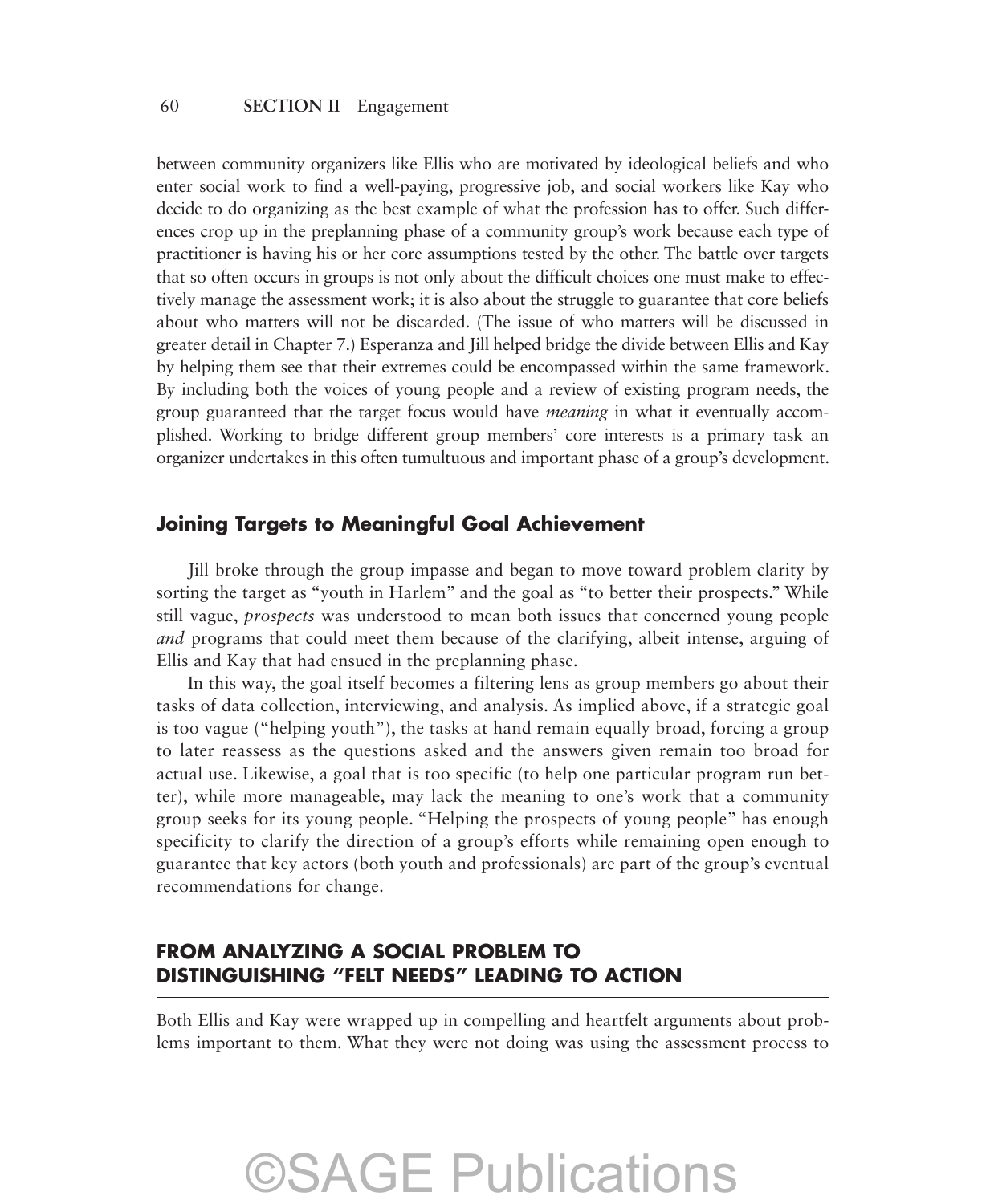move through problem definitions so that the eventual focus of their group's efforts was actionable and thus tactically meaningful. One of the hardest issues new practitioners have to confront is the difference between the genuine injustice of a social problem and a community's desire to act on that problem through a well-worked-out campaign. The importance of engaging with community members is that they serve as a powerful barometer in directing a group from a *heartfelt issue to a felt need.* Deploring the level of unemployment among young people (a genuine and heartfelt problem) and waging a campaign that all box stores in a community fill at least 75% of their entry-level positions with neighborhood youth between the ages of 16 and 23 (a potential felt need) is a difference in focus and strategic effectiveness.

Practitioners thus use preplanning and engagement phases of their assessment process to accomplish the following:

• *Analyze social problems* in the community, using survey and other forms of aggregate data to distinguish what seem to be key issues or problems of the community or neighborhood.

• *Understand the nature of the problem* so that issues eventually worked on will target solutions that resolve at least some of that problem's cause (or lay a foundation for doing so). Decrying a lack of housing is insufficient; focusing on a city's plans for low-income housing or housing lenders' loan programs for low- and moderate-income housing has located a source of an issue that, were it successfully challenged, could actually alter the housing market of a neighborhood. Such clarity moves a group from abstract, albeit heartfelt, concern to potential activity. While such a campaign may be long and require many levels of engagement, planning, and action, it is nevertheless a powerful antidote to the despair of widespread analysis of issues without focus ("the problem is too big").

• *Clarify the problem* in ways that can lead to focus and action. Knowing a source of the problem—the city has not supplied financial assistance for low-income housing development—shines a bright light on where things are wrong (lack of financial assistance) and how to make them right (use city revenues from the capital budget for this neighborhood). *Combining an analysis with what's wrong and a way forward to make it right* can create powerful energy in what would obviously be a long-term campaign.

• *Finally, this sifting process of problem definition helps community members and groups arrive at issues that they experience as felt needs.* The difference between a "need" and a "felt need" is the difference between a group of people bothered by conditions in the world and a group acting on the world to make it a better place for themselves and others. Practitioners engaged in community assessments need to go through the seemingly long process of moving from problem analysis to felt need so that together with community members they can *find issues that people care enough about and experience in ways that will motivate them to act.* The next section explores the strategic issues at play that go into how this process occurs.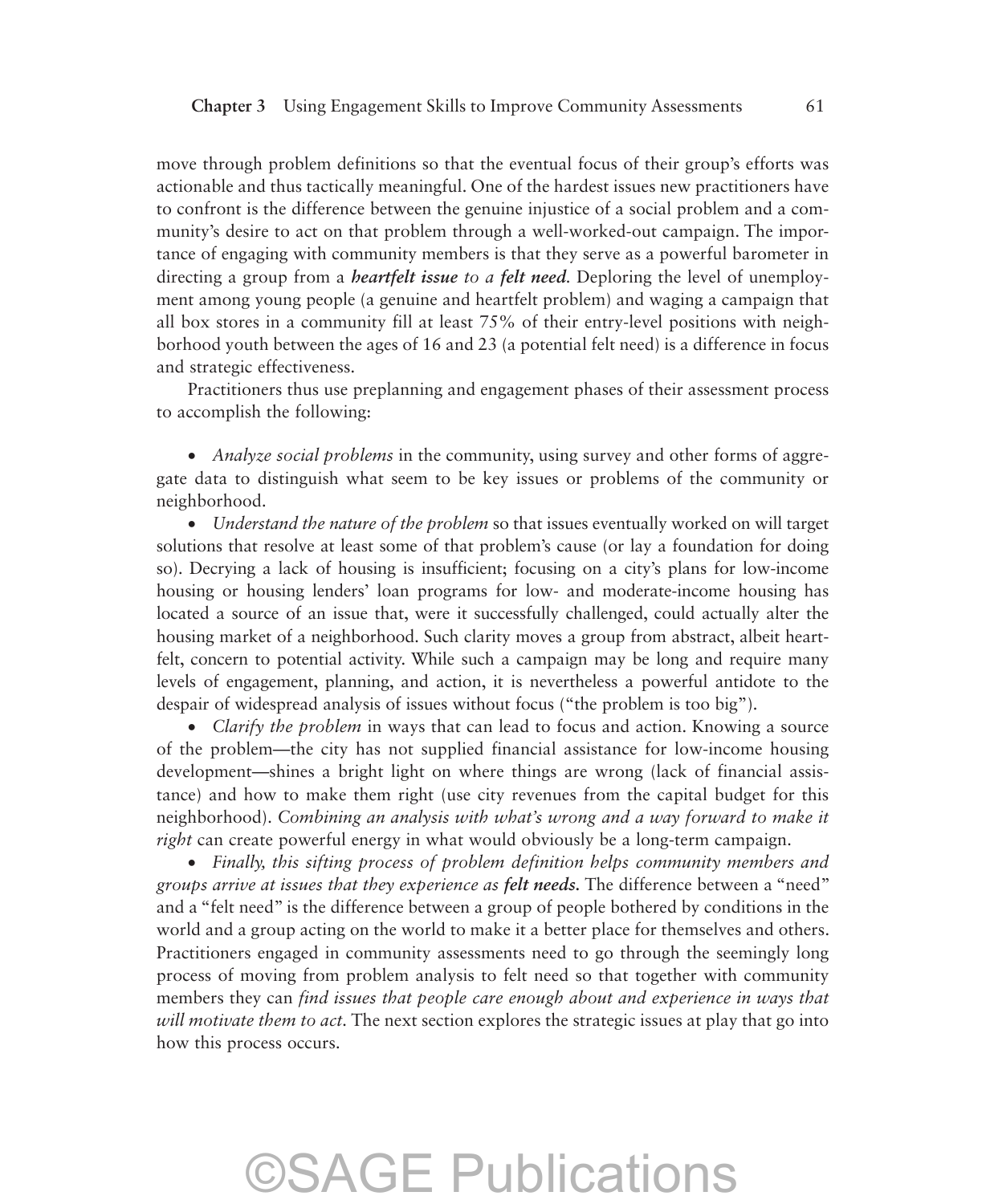### **Connecting Meaningful Goals to Manageable Targets as You Move From Problem Definition to Action**

Staying open to problem definition throughout, the assessment thus begins to move forward with planned tasks and strategic direction. Using the goal as a filter, a community group then separates out tasks that are manageable based on the group's resources related to *time, technology, and financial costs.* All three resources serve as balancing weights to the meaningful power embedded in the strategic goal. One may hold "change the world" as an overarching goal, but having a day or two a week to accomplish something that profound may require rethinking either your resource commitment (can you really give up all your sleep?) or making the goal itself more concrete and realizable. For our four practitioners above, manageability required a careful assessment of all three resources.

• *Time:* Work on this group assignment had to take place when members were not doing fieldwork (3 days a week), not in class (part of 2 other days a week), and did not work (three had part-time jobs of 20 hours a week, and Esperanza was in a work-related school program that let her go to school 1 day a week while she worked 10-hour days the other 4 weekdays). Such time constraints are typical for both social work students and people running community programs with volunteer members. This means that weekends, weeknights, and other free hours are the "time resource" this group has to work with.

• *Technology:* In 1990, Google was neither a powerful web search engine nor a verb used by people seeking information. While information could be found on the web, Ellis's legwork regarding the local Community Board was far more common for hard data searches than it will be in the 21st century. Today, web-based information can far more easily facilitate a group's need for hard data on the conditions of a particular program, population, or problem within a community. The Internet has greatly enriched community groups' capacities to mine data to develop powerful arguments related to needs and resources for a community group. For example, geographic information systems are used within many large urban as well as rural areas and are capable of tracking issues such as the impact of hurricanes on streets and neighborhoods so that zoning regulations can be strengthened. It is possible for citizens to report potholes, street crime, and transit problems using smartphones with city-based apps (see Esri, n.d.). Whether neighborhood blight (Shlay & Whitman, 2006) or community food assessments (Cohen, 2002), the use of hard data found on the Internet has so greatly strengthened a group's capacity and the ease with which it can make its arguments for change widely known that *not* using the Internet today would diminish a community group's credibility.

That said, the risks of technology have shifted from professionals' struggles to utilize it to the dangers of overreliance on Internet-based information as a substitute for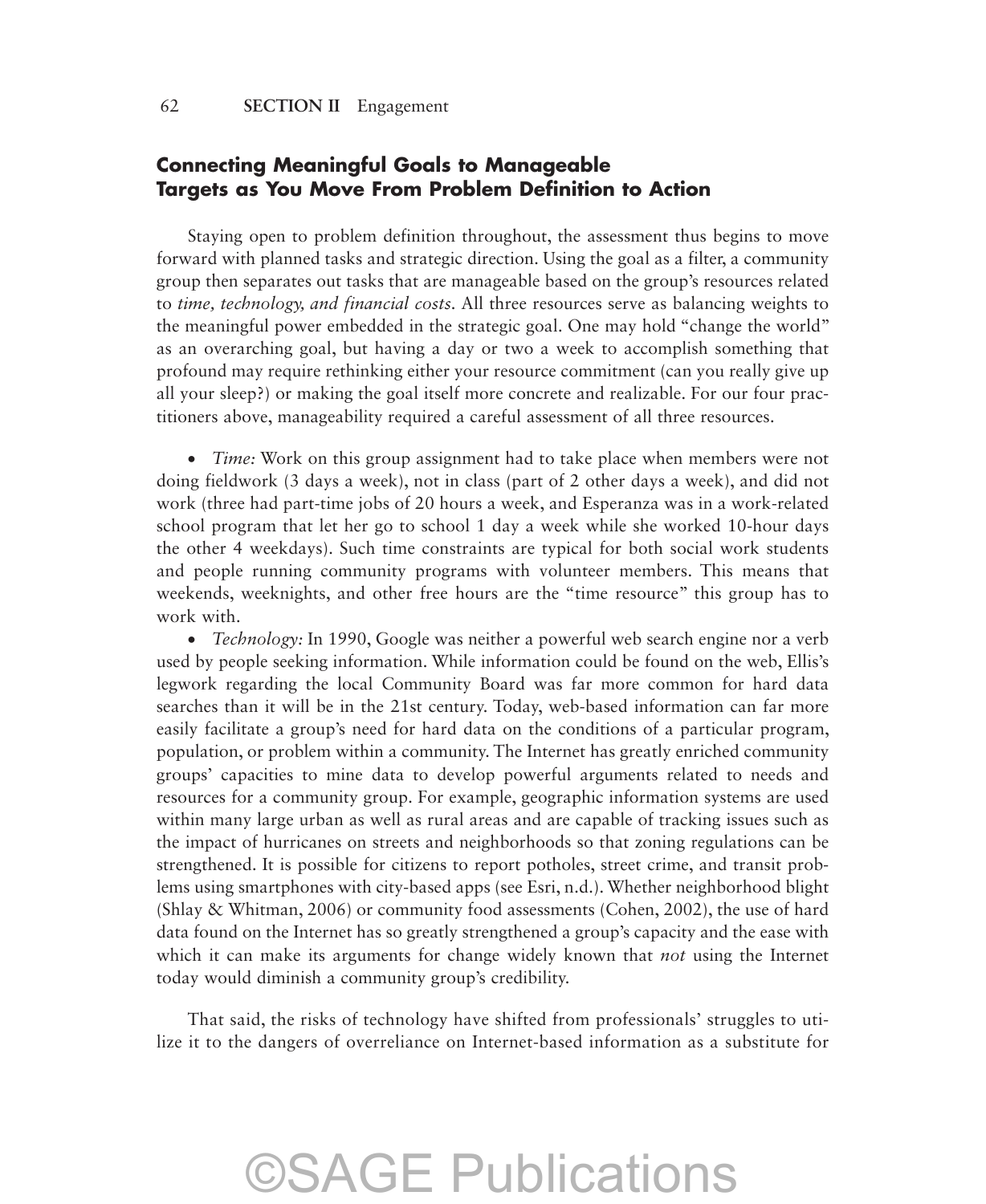on-the-ground assessments of real people affected by the issue under review. Ellis's visit to the Community Board for data also created the opportunity to meet and interact with people from the community being assessed. The value of adding texture to the search engine's hard data on a community by gleaning informal information from such interactions as a practitioner goes about his or her work cannot be underestimated.

Furthermore, there are class and racial biases associated with both web utilization and the information collected via the web (National Urban League, 2009). Poor community groups, especially groups working with those most often perceived as being on the margins of public discourse (like the homeless in the 1970s), have sparse webpages and use their resources on program development, not Management Information Systems development. Their webpages likely will not reveal the work being done with a teen fathers' program, housing efforts with undocumented workers, or antiviolence activities on behalf of homeless LGBTQ youth.

Finally, not all of a community's members are comfortable with or have access to personal computers. While the web has great potential to create a broader and more democratic experience (see Chapter 9), it can do so only if its users make the effort to extend its use throughout their communities to those least able to afford it.

With these caveats, today's Internet technology still creates enormous opportunities to collect relatively accurate hard data that can help a group pinpoint what it is seeking to assess. Because of its accessibility, the Internet can also allow group members to spend that much more time in the community interviewing people, including community leaders; professionals concerned with the program, population, or problem; and those most directly affected by the issue at hand (in this case, youth). In short, while people's work, school, and familial demands have diminished the amount of time they have to make thorough assessments, technology has provided them more time than was possible when Kay, Ellis, Jill, and Esperanza were beginning their assessments in the 1990s.

• *Financial costs:* While the costs of a community assessment may seem minimal for a group such as the one discussed above, there are hidden costs that a socially aware practitioner must identify as assignments are divided among a group's members. Hours spent interviewing could be hours spent at a part-time job. Travel costs related to either public transportation or car mileage (gas, oil, tolls) may be a factor. An entire day spent walking the streets of a neighborhood means food costs, even if only the cost of a slice or two of pizza. Some people, especially women, will have child-care costs, either directly financial or in cooperative arrangements that cost them extra hours later in the week. Taking time to reflect on and showing respect for the varied financial demands on different group members is one of the ways practitioners establish their legitimacy with others. It also allows every group member to honestly assess what he or she is capable of doing for the group so that the tasks at hand are reliably and responsively handled.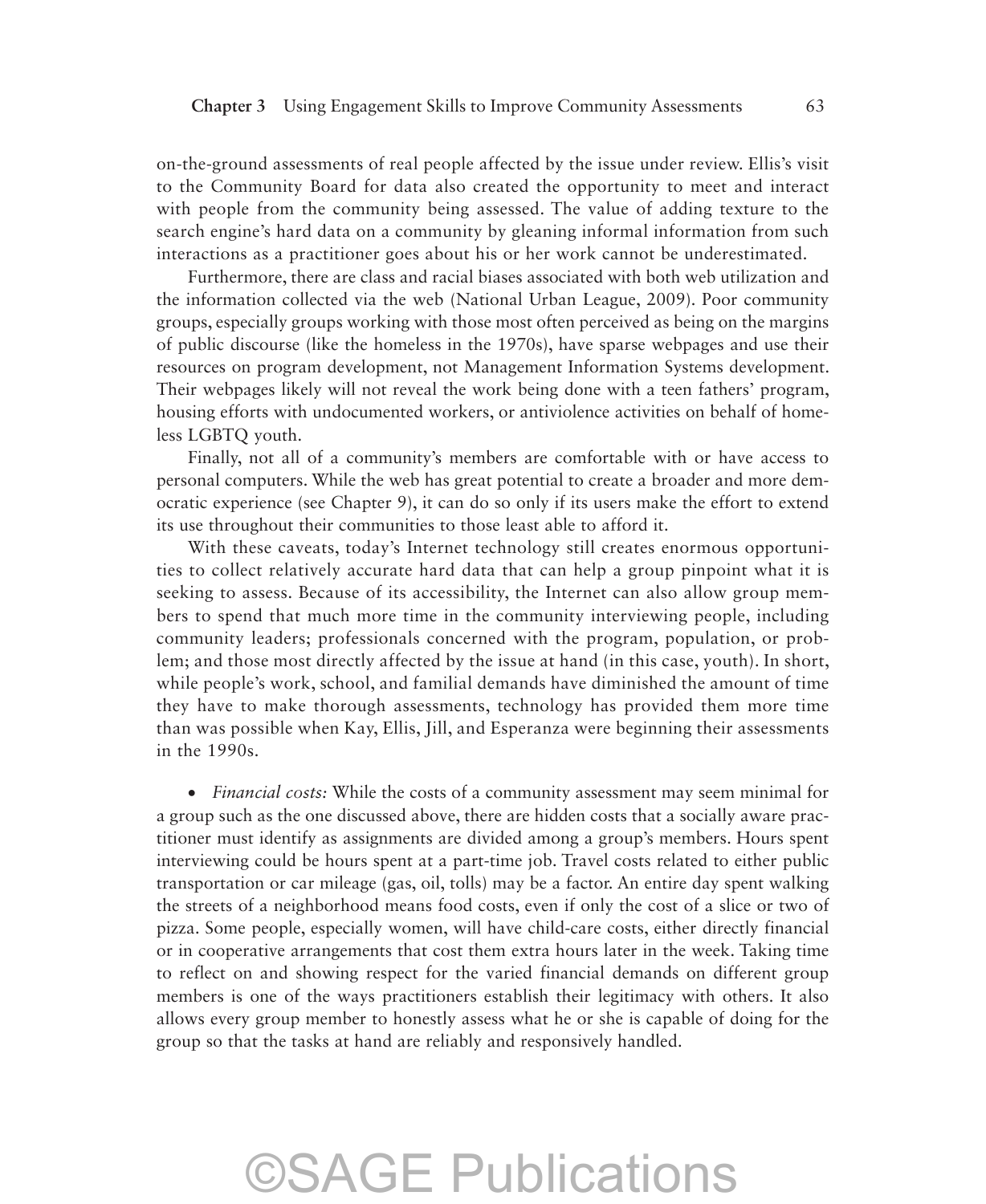#### 64 **SECTION II** Engagement

Taken together, the resources of time, technology, and financial costs help a group sift through the *meaningful–manageable matrix* between desired goals and available resources. Group members then can focus more clearly on the targets under assessment, the breadth of needs they will attempt to delineate, and the boundaries (whether geographic, functional, solitary, or bonded) of the community itself. After listening to the debate between Ellis and Kay that helped her sort out the matrix that could satisfy them both, Jill successfully moved the group from a discussion about youth and professionals to prospects for youth, giving the matrix a manageable, programmatic focus that pleased Kay without delineating which programs those would be. That, after all, was the meaningful part of the assessment that required input from the youth themselves, central to Ellis's concerns.

Thus, the meaningful–manageable matrix is the sifting tool a group uses to handle its first practice dilemma: Too broad a focus, and they can't get anything done; too narrow, and it may not matter what happens. The prod for *concrete specificity* also helps a group get to work. Given limited time, how big a community are we looking at? What can we learn from data sources on the Internet, and what must be learned from direct contact with others? And who is a reliable informant? That professional who runs an after-school program has credibility, but will she admit to gaps in service? That young person can speak openly about his own needs, but does he know what others his age care about? How much time and expense can a group afford to invest in making certain its members are meeting people who are truly reflective of the community they are assessing?

### GROUP EXERCISE: MOVING FROM PROBLEM ANALYSIS TO FELT NEED

In groups of at least three people, list a series of problems in a community you all live in or are a part of (it could be your school community as well):

\_\_\_\_\_\_\_\_\_\_\_\_\_\_\_\_\_\_\_\_\_\_\_\_\_\_\_\_\_\_\_\_\_\_\_\_\_\_\_\_\_\_\_\_\_\_\_\_\_\_\_\_\_\_\_\_\_\_\_\_\_\_\_\_\_\_\_\_\_\_\_\_\_\_

\_\_\_\_\_\_\_\_\_\_\_\_\_\_\_\_\_\_\_\_\_\_\_\_\_\_\_\_\_\_\_\_\_\_\_\_\_\_\_\_\_\_\_\_\_\_\_\_\_\_\_\_\_\_\_\_\_\_\_\_\_\_\_\_\_\_\_\_\_\_\_\_\_\_

Now, as much as possible, identify the sources of these problems. Put a check mark by any source that seems a target capable of change:

\_\_\_\_\_\_\_\_\_\_\_\_\_\_\_\_\_\_\_\_\_\_\_\_\_\_\_\_\_\_\_\_\_\_\_\_\_\_\_\_\_\_\_\_\_\_\_\_\_\_\_\_\_\_\_\_\_\_\_\_\_\_\_\_\_\_\_\_\_\_\_\_\_\_

\_\_\_\_\_\_\_\_\_\_\_\_\_\_\_\_\_\_\_\_\_\_\_\_\_\_\_\_\_\_\_\_\_\_\_\_\_\_\_\_\_\_\_\_\_\_\_\_\_\_\_\_\_\_\_\_\_\_\_\_\_\_\_\_\_\_\_\_\_\_\_\_\_\_

Clarify which issues seem to be more visible and realistic targets for change: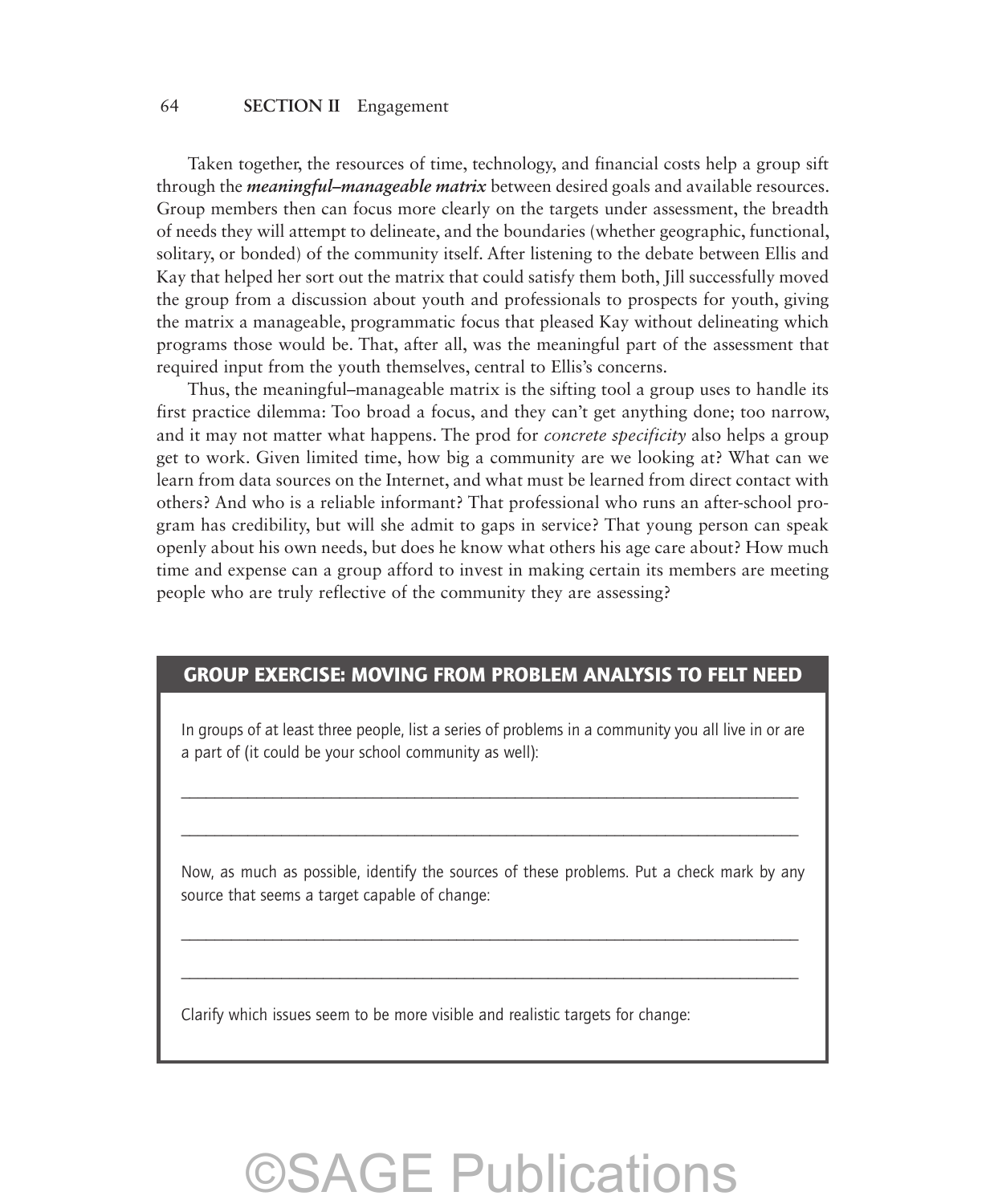Which item seems to combine a "wrong to correct" and a "right to make better" that would result in a *felt need* that could become a campaign emphasis?

\_\_\_\_\_\_\_\_\_\_\_\_\_\_\_\_\_\_\_\_\_\_\_\_\_\_\_\_\_\_\_\_\_\_\_\_\_\_\_\_\_\_\_\_\_\_\_\_\_\_\_\_\_\_\_\_\_\_\_\_\_\_\_\_\_\_\_\_\_\_\_\_\_\_  $\_$  . The contribution of the contribution of the contribution of the contribution of  $\mathcal{L}_\text{max}$ 

### **THE STORM BEFORE THE LULL: ASSESSING NEEDS VERSUS STRENGTHS, OPPRESSION VERSUS OPPORTUNITY, AND THE EXPERTISE OF PROFESSIONALS VERSUS THE VOICE OF THE PEOPLE**

As any experienced group worker or community organizer knows, groups often erupt along harsh battle lines as members must decide not only what they want to do but also how they want to do it (Middleman & Wood, 1989; Salmon & Kurland, 1995). Ellis and Kay's group was no different.

### A GROUP STRUGGLES TO GROW

"So listen, you two, could we argue a little less here?" Esperanza was looking directly at Ellis and Kay. "We have some hard decisions to make and I'd like to get home and make dinner before 7 p.m. So . . . which part of Harlem? There are a million people in the whole community. So what makes sense? And prospects for youth about what? Employment? Education? Health? And which youth? Youth 13 to 17? Youth 17 to 21? And how are we going to find them and the people who work with them?" Esperanza's voice took on a slight edge of frustration as more and more questions emerged. She looked at her watch and sighed heavily.

"Ellis already gave us an option with his data. Why not just look at Central Harlem? That seems big enough to matter, but it's not the whole huge community," Kay spoke quickly in response. "My task force list has about eight agencies right there."

"Um . . . I like the idea of Central Harlem, Esperanza. We could handle that, and it still is, well, you know," Ellis smiled, "central to the community. What goes on here affects the rest of the community." Everyone smiled. Ellis and Kay had finally agreed on something!

Kay went on quickly. "I heard from my supervisor that these groups are doing some excellent work with those new after-school programs. I know we could talk to them about what they're doing. I'd love to see what's working so we could pass it on to others."

*(Continued)*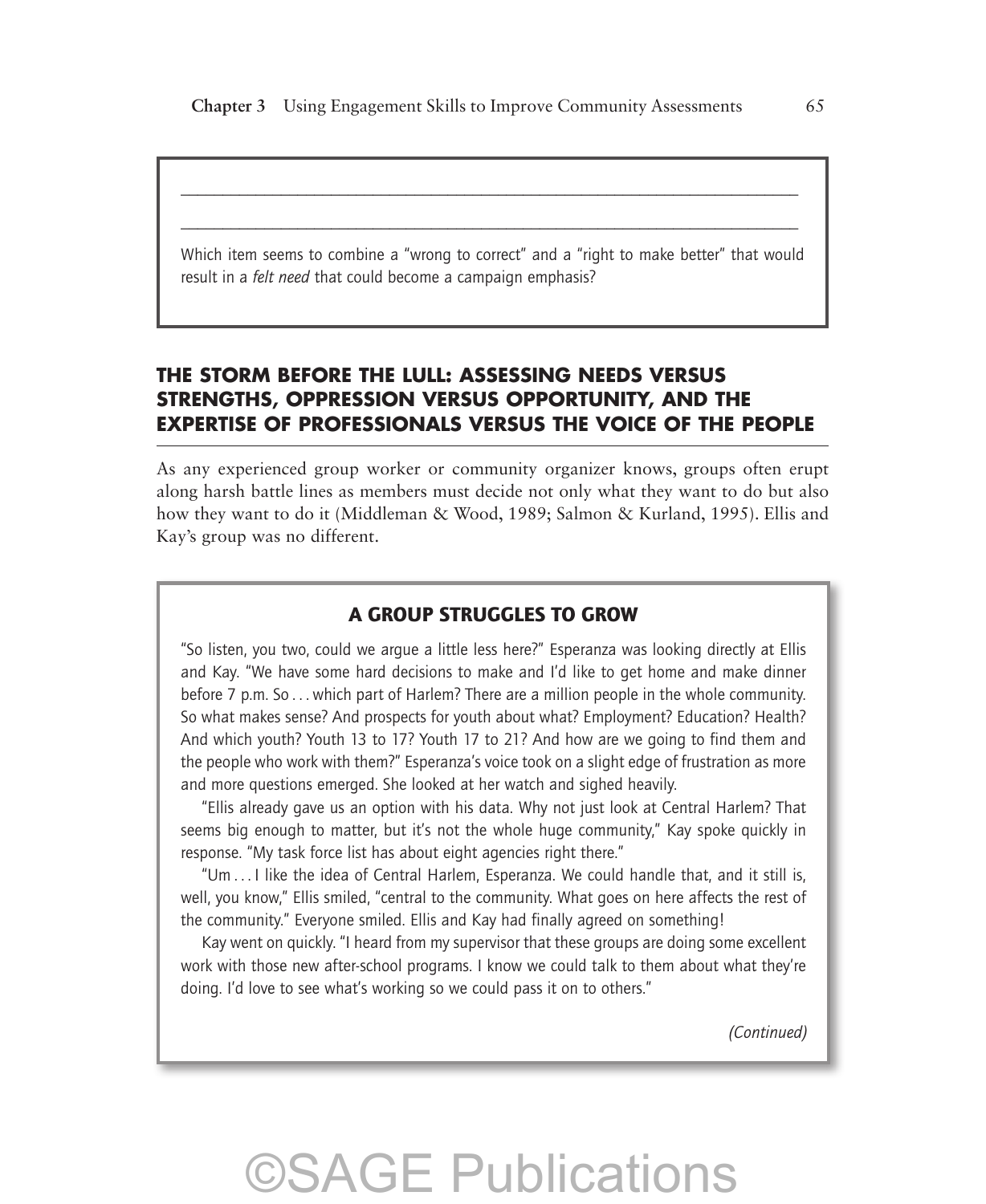#### (Continued)

Ellis quickly jumped in, the irritation back in his voice. "Excuse me, but before we go to how cool things are, could we examine the actual conditions on these data sheets and compare them elsewhere? I mean, yeah, people can do nice work, but what if that work has been compromised by underfunding? Let's make a little comparison between Central Harlem and the Upper East Side District on the same programs. I will bet you 2 to 1 that we're underfunded up here, even though the need is greater!"

"Come on Ellis, don't we have enough to do on this project? I'm sure the after-school people can tell us their resource issues. After all, they know . . ."

Ellis quickly interrupted. "There you go again, trusting what a few professionals say, making it easier on us by avoiding reality. I am *certain* that a little historical trend data will show us the kind of discrimination and oppression for these Black and Latino kids that some people don't want to admit to. Maybe making it easy on us is just a cop-out . . ."

"Hey, Ellis, I didn't say anything like that!" It was Kay's turn to interrupt, her cheeks turning red with anger. "I just said let's see what's working! Besides which, what exactly is wrong with speaking with professionals? If they work here and care about the kids, aren't they part of the community in some way, too? Or is the only good community assessment one that focuses on the victims of oppression? Couldn't people be doing something right as well? Even those professionals you think are jerks?"

The two argued for another 5 minutes, neither giving ground to the other. Finally, Jill got up and started to pack her book bag. "I'm already late to my waitressing job downtown." She looked at Kay and Ellis, her voice wavering as she spoke. "I say make a comparison. A good assessment needs trends to make sense of what's going on. So what's the big deal, Kay? And, Ellis, we're *in* social work! Do you honestly think everyone working those 12-hour days for less pay than teachers' is a sell-out? Why don't you guys just calm down and meet in the middle? My God, we're doing a community assessment here, not planning World War III! Stop making yourselves each other's enemy, okay?"

Esperanza was packing up her bags as well. "So, since you guys monopolized all the time, you get to stay here and finish this up. We've got Central Harlem. We've got these new afterschool programs as our focus. So let's compare the past and talk to professionals about the present. And kids, too. Just take a breath and spend time on a work plan . . . we've only got 4 weeks to get this project done." She looked at Kay and Ellis like the mother she was as she made her last comment. "And if each of you could see the other's point of view, just a little, we'd all get the results we want. Kay, talking about the past doesn't mean we ignore good stuff in the present. Ellis, talking to professionals on what's working doesn't mean we forget about injustice." She slung her large book bag over her shoulder as she walked to the door. "Lighten up, okay? And put together sensible timelines for what we've got to do before you leave!"

Ellis and Kay looked down at their notes, embarrassed. Jill had made them see how strident they'd been. And from Esperanza, they'd seen how childish they were acting. Their arguing behind them at least for the moment, they quickly got to work.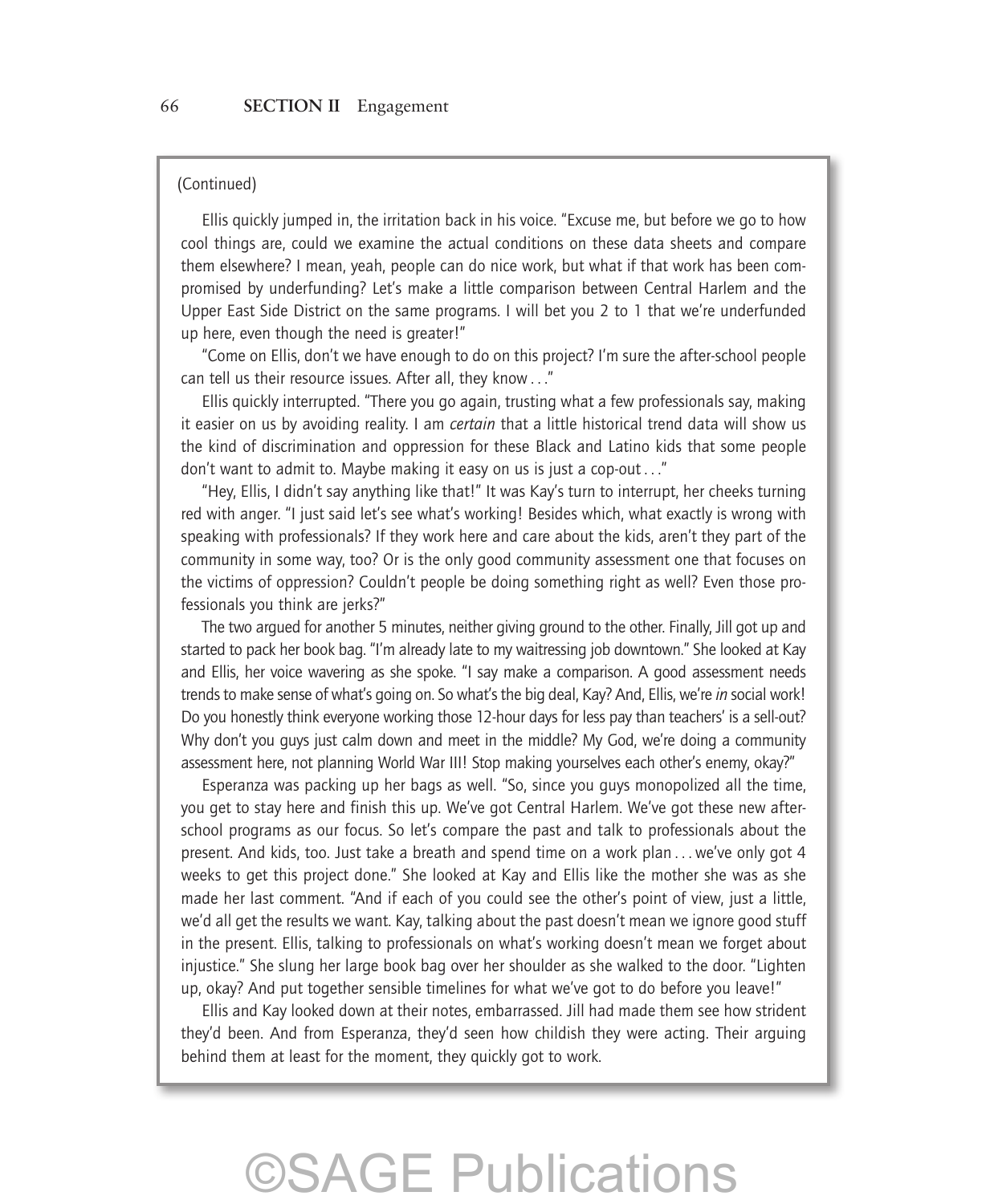The storming that occurred here encapsulates what inevitably occurs at some stage of a group's development as group members must make decisions on how they are going to move ahead. *In that discussion of "how" is embedded the way the core values within the assessment will be expressed.* While there are always minor variations, those arguments most often entail three distinct yet overlapping themes.

### **Needs/Strengths, Oppression/Opportunity, and the Expertise of Professionals/the Voice of the People**

As we saw with Kay and Ellis, the debate will be argued as one *versus* the other, as if the topics were dichotomized and one's choice canceled the other out. That's why the storming occurs; group members, caught in the ambiguity of a group's project formation, overemphasize what matters most to them, hoping to guarantee its place in the project. That the eventual emphasis might be an amalgam of *both* rather than *either/or* may seem obvious, but it is rare in a group's formative stage that this kind of battle does not take place (Middleman & Wood, 1989). In community assessments, such struggles are common to group life and become reflective of core strains that have existed inside the social work field for generations (Abramovitz, 1999; Blau & Abramovitz, 2007; Fisher & Karger, 1996; Jansson, 2008).

#### **Needs Versus Strengths**

Twenty-five years ago, community assessments were called community needs assessments, and the focus was overwhelmingly on the problems, disparities, and deficits that could be found in some part of

- 1. a community's functions—economic production, distribution, consumption; socialization and social control; and participation and support (Fellin, 2000; Warren, 1987);
- 2. populations—youth, the elderly, LGBTQ, infants, children in foster care, and so on; or
- 3. structures—education, social services, transportation services, and linkages to other communities.

As Saleebey (2008) cogently argued, such a deficit focus undercuts the strengths, resiliency, and capacity of communities, especially those whose objective conditions are in part limited by conditions of economic and social oppression and social stigma.

Saleebey (2008) argued that for macro practitioners and others to focus only on needs was to further marginalize already oppressed communities and groups. By instead locating the variety of forms of resiliency, organizational capacity, and assets present in communities, this strength-oriented perspective reconfigured how one went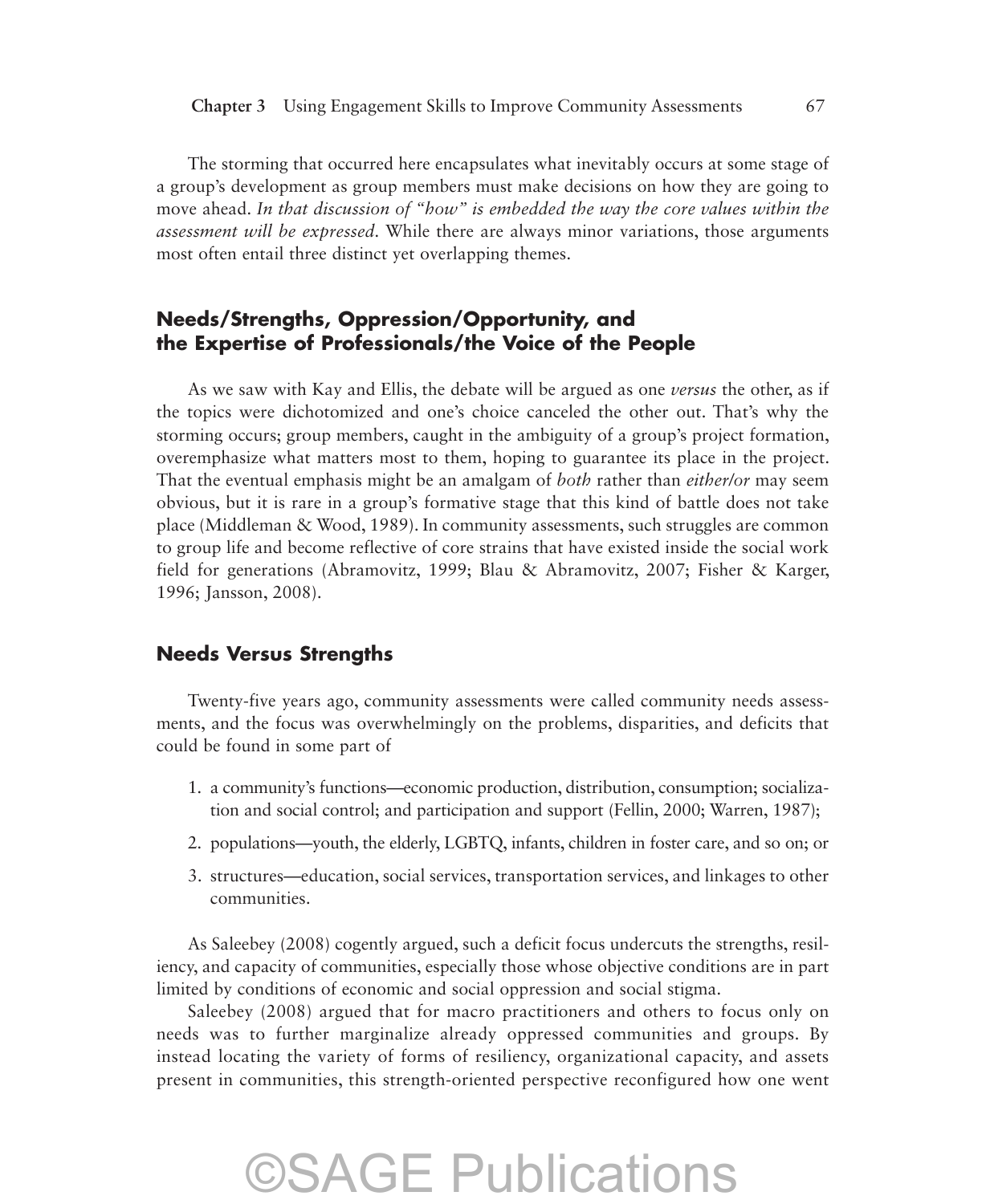about analyzing the what and how of communities and their members in a resonant and powerful way that corrected the balance between actual needs and the capacity of a community to meet them.

This, of course, was the underlying point to Kay's argument. Ellis's was to guarantee that the historical and present-day realities of oppressive and discriminatory resource allocation in comparison with other communities and groups not be ignored as well. New practitioners (as Ellis and Kay were at the time) fought as hard as they did so that these core dimensions to their community assessment would be neither ignored nor trivialized. Finding a balance between awareness of discrimination and marginalization and not focusing exclusively on deficits and victimization is part of the filtering that group members do as they develop their community assessment project.

### **Oppression Versus Opportunity**

One of the longest debates among American organizers, social workers, and policymakers concerned with poverty and social welfare relates to one's interpretations of the social conditions impacting people's lives (Blau & Abramovitz, 2007; Jansson, 2008; Reisch & Andrews, 2002). As we can see from the above case study, Ellis is acutely aware of the historic markers of oppression and discrimination that are woven into the conditions of the Harlem community's life. As such, he frames his interpretation of present-day problems within long-term and systematic issues of purposeful discrimination, economic inequality, and conscious marginalization that have long afflicted the community he is assessing (National Urban League, 2009). The identified problem—whether prospects for youth or concerns of the elderly—will always have a comparative, trend-influenced perspective so that any possible inequalities will be highlighted and appear central to eventual problem definition and proposed solutions. Actions would incorporate this principled attention to the past as work was undertaken.

Kay, on the other hand, sought out the opportunities presently at play so that their group could recommend meaningful activities that actually impacted the youth. Her focus, while not denying past injustices, centered on what could be done in the immediate present based on resources and interests of programs and the people who ran them. The problem at hand would have an immediacy and *pragmatic* attention to action based on what could benefit youth, regardless of the past.

The discussion on oppression and opportunity that macro practitioners undertake eventually gets filtered through the mix of *principles and pragmatism* common to all policy debates (Jansson, 2008), especially as they impact programmatic recommendations for a targeted group whose needs may be both large in the present and historic in the making. Kay and Ellis were arguing in ways familiar to almost all groups as practitioners refine their assessments to be both principled and pragmatic in their analysis of social problems and what they propose to do about them (Alinsky, 1989a, 1989b).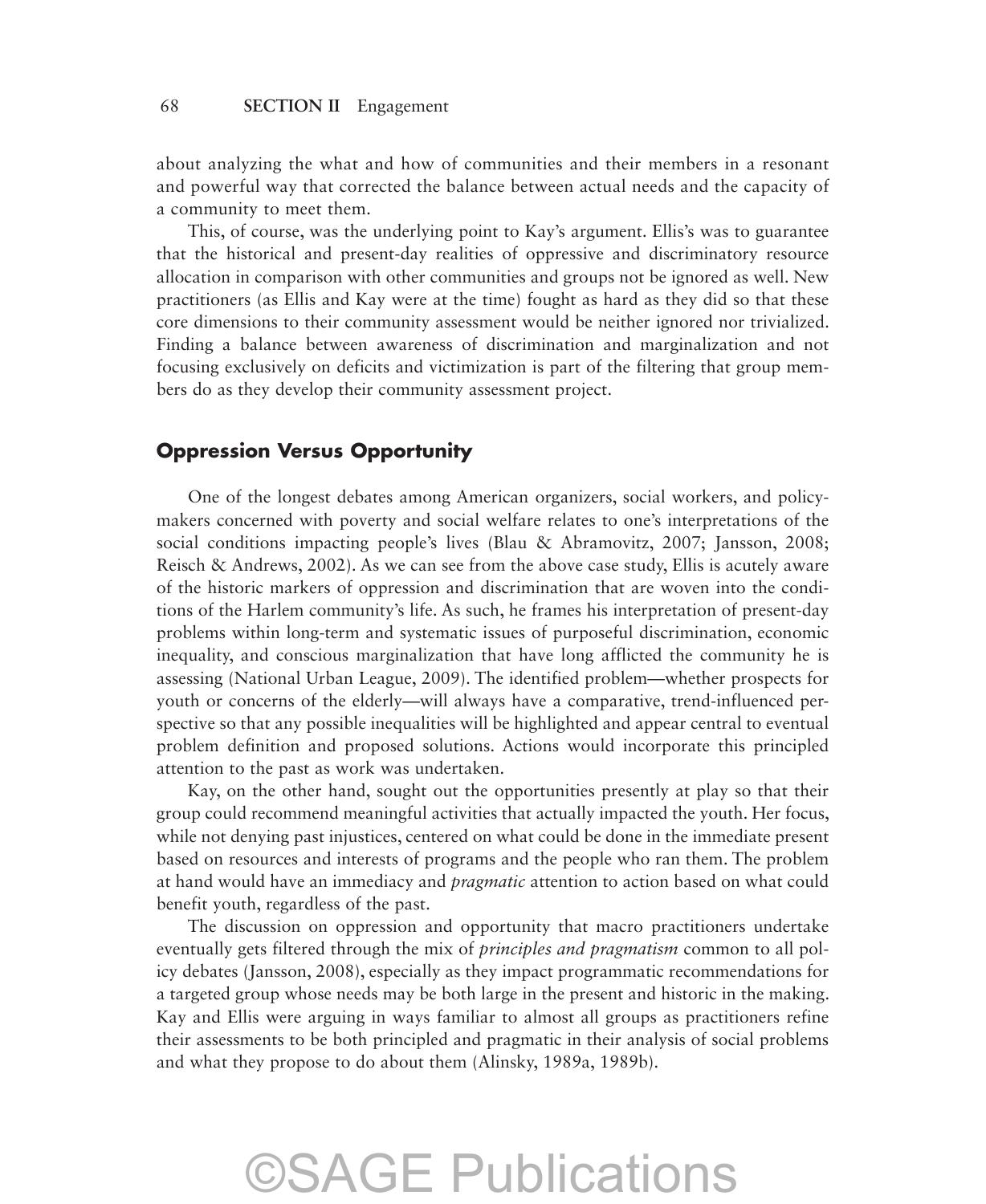### **Professional Expertise Versus the Voice of the People**

Ellis and Kay also argued over the *key community informants—*that is, who was most credible in evaluating the needs and assets of the community under review. Any assessment must have *reliable* informants, people whose answers to your questions accurately portray the program, population, or issue for an entire group of people and not just from their own points of view. Likewise, community respondents' answers on trends, problems, and assets must also have a high degree of validity; what they say must carry the authority of soundness and thoroughness regarding the issue at hand. Ellis's desire to hear from young people reflected his belief in the validity of their experience, regardless of whether it could be generalized beyond themselves. In turn, Kay wanted the reliability offered by professionals' wider scope, even though such scope may extend beyond their programmatic interests.

This kind of tension between professional experience and community member voice extends back more than 50 years in social work, as seen in the profession's Code of Ethics (National Association of Social Workers, 2009). As such, this issue is resolved not with an either/or answer but through the mix of both sets of representatives in one's assessment. Esperanza and Jill forced Kay and Ellis to compromise on an age-old problem of the field so they could complete the course assignment. Selecting the mix of community members and professionals to interview in your own community assessment—all fit within the mix of principles and pragmatism that drive any good community project—will be part of the sifting process that you and your group undertake as well.

At the conclusion of this chapter, there is a topical outline from the Community Toolbox on the specific steps and tools you can use for your own community assessment. While we continue to frame the broader strategic issues at hand that impact your practice choices—and your career options—you are invited to use the outline and assess the rich material from the webpage for the step-by-step tools you will need as your projects unfold.

| <b>EXERCISE: CREATING A MEANINGFUL-MANAGEABLE MIX</b>                               |
|-------------------------------------------------------------------------------------|
| Choose a campaign you or your agency is involved in: $\Box$                         |
| Outline what and who the campaign is attempting to influence and change in terms of |
| Needs/strengths:                                                                    |
|                                                                                     |
|                                                                                     |
| (Continued)                                                                         |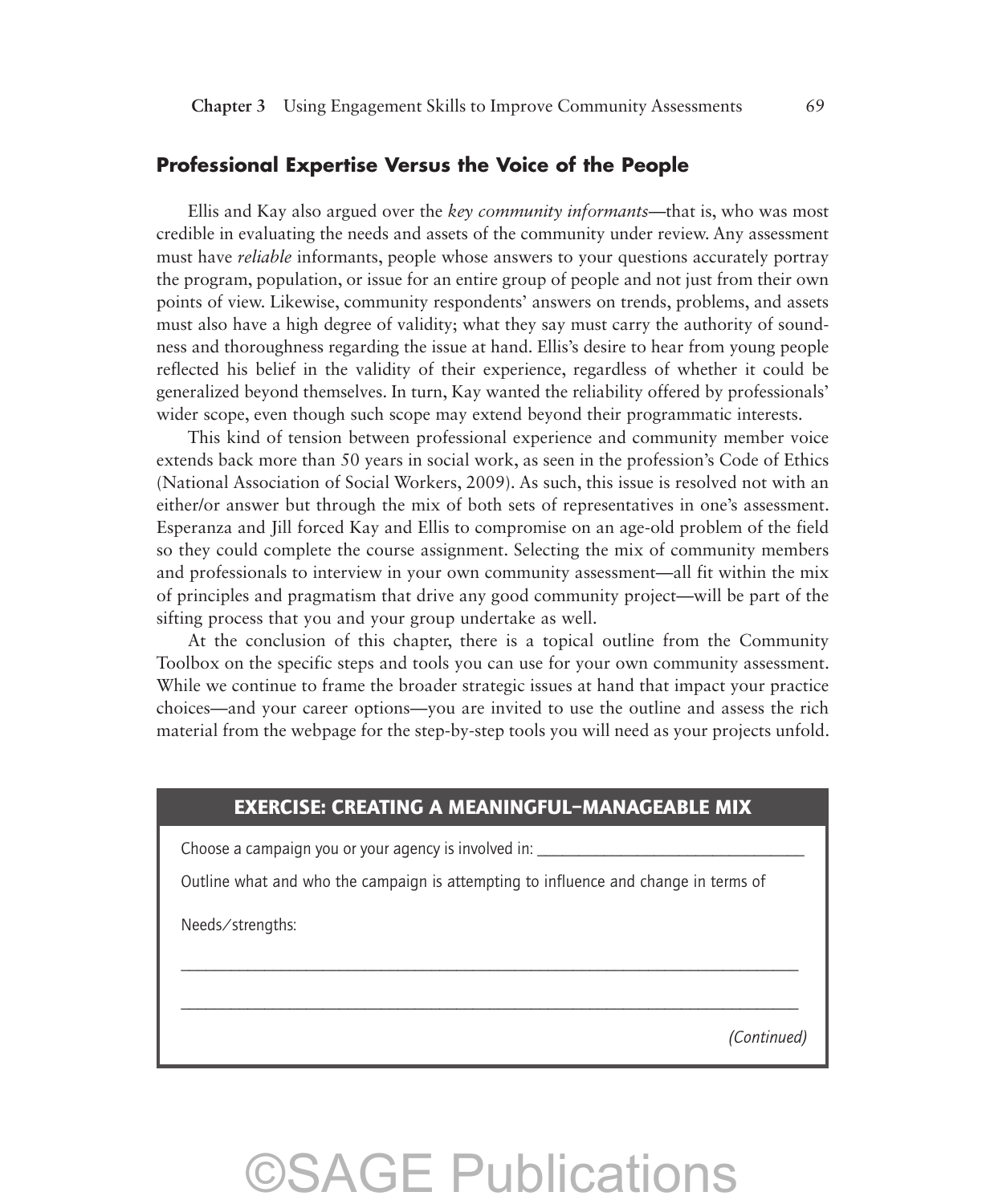### 70 **SECTION II** Engagement

| (Continued)                                     |
|-------------------------------------------------|
| Oppression/opportunities:                       |
|                                                 |
|                                                 |
|                                                 |
| Professional expertise/member voice:            |
|                                                 |
|                                                 |
|                                                 |
| How could the campaign be made more manageable? |
|                                                 |
|                                                 |
|                                                 |
| More meaningful?                                |
|                                                 |
|                                                 |
|                                                 |

### **THE FIRST STEPS IN YOUR** *PERSONAL* **DEVELOPMENT OF YOUR** *PROFESSIONAL* **BEST PRACTICES: MAKING TACTICAL CHOICES . . . AND STRATEGICALLY LIVING WITH THEM**

The arguments under way between Ellis and Kay at surface level are about the kinds of tactical choices their group needs to make to get the assignment done: Who do we talk with? Who matters? What are the boundaries of the community we are assessing? Too small and modest? Too big and vague? How much of the past do we compare to the present? How much do we focus on the programs as they are today? As such, these choices are powerfully reflective of the general strategic direction a group will take as its project unfolds. Those are the *professional judgments* of you and the people with whom you work about what you seek to accomplish.

That said, how you respond to different tactical choices in your work is part of your *personal and professional development* into a great practitioner as well. Underlying Kay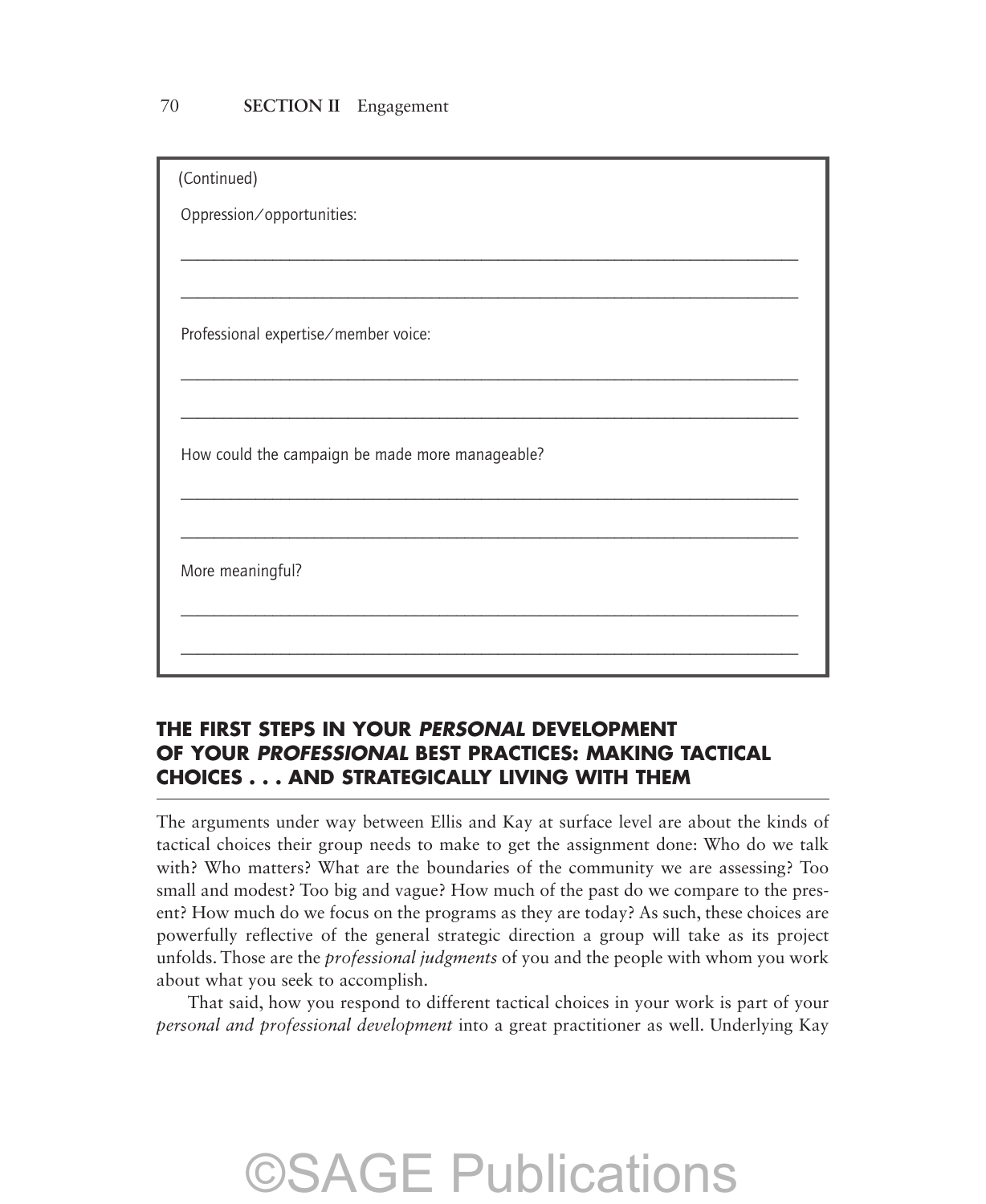and Ellis's arguments is something beyond professional strategic judgment. *There is also the personal fear that what matters to one will be ignored, left out, or trivialized by the other, especially after the group has made its tactical choices on how to mix the amount of focus on oppression/opportunity, needs/strengths, and expertise/voice.* Kay and Ellis are not only arguing; they are also in the beginning stages of their own professional development in living with the choices a group makes that may not totally reflect their own values, beliefs, and personal comfort.

Best practice in macro work is not only about the choices you make in the meaningful– manageable matrix of your project; it is your personal capacity to live within that mix once choices are made. Kay needs to toughen up and pay attention to larger social conditions and dynamics of oppression. Ellis needs to lighten up and allow that not every social work program is a source of control and marginalization of the people he cares about. One's ability to work on the choices a group makes *and* the dilemmas created by the inevitable limits that such choices create is a personal challenge that anyone committed to a life of meaningful social change and social justice must undertake throughout his or her career. It is, in many ways, the kind of "micro" intrapersonal issue that clinical social workers easily embrace and many macro practitioners find more difficult.

Happily, there is also a paradox embedded in this personal and professional challenge that any practitioner can embrace: The more you are able to handle your tactical choices and their limits, the more likely you will begin to embody the qualities of openness, flexibility, and humility that are at the core of Paulo Freire's (2000) charge to practitioners who seek to work with the oppressed:

Dialogue [the ongoing, reciprocal work done among macro practitioners and community members] cannot exist without humility. The naming of the world, through which people constantly re-create that world, cannot be an act of arrogance. Dialogue, as the encounter of those addressed to the common task of learning and acting, is broken if the parties (or one of them) lack humility. How can I dialogue if I always project ignorance onto others and never perceive my own? How can I dialogue if I regard myself as a case apart from others? . . . How can I dialogue if I consider myself a member of the in-group of "pure" men, the owners of truth and knowledge for whom all non-members are "these people"? . . . Someone who cannot acknowledge himself to be as mortal as everyone else still has a long way to go to be at the point of encounter [with those with whom he works]. (p. 90)

Through one's personal capacity to admit to limits, one's professional capacity to transform the way one works with others becomes more, not less, powerful. Of course, seeing limits as opportunities for growth is an enormous paradox as well: *How can one have the courage to try to change the world and be humble at the same time?*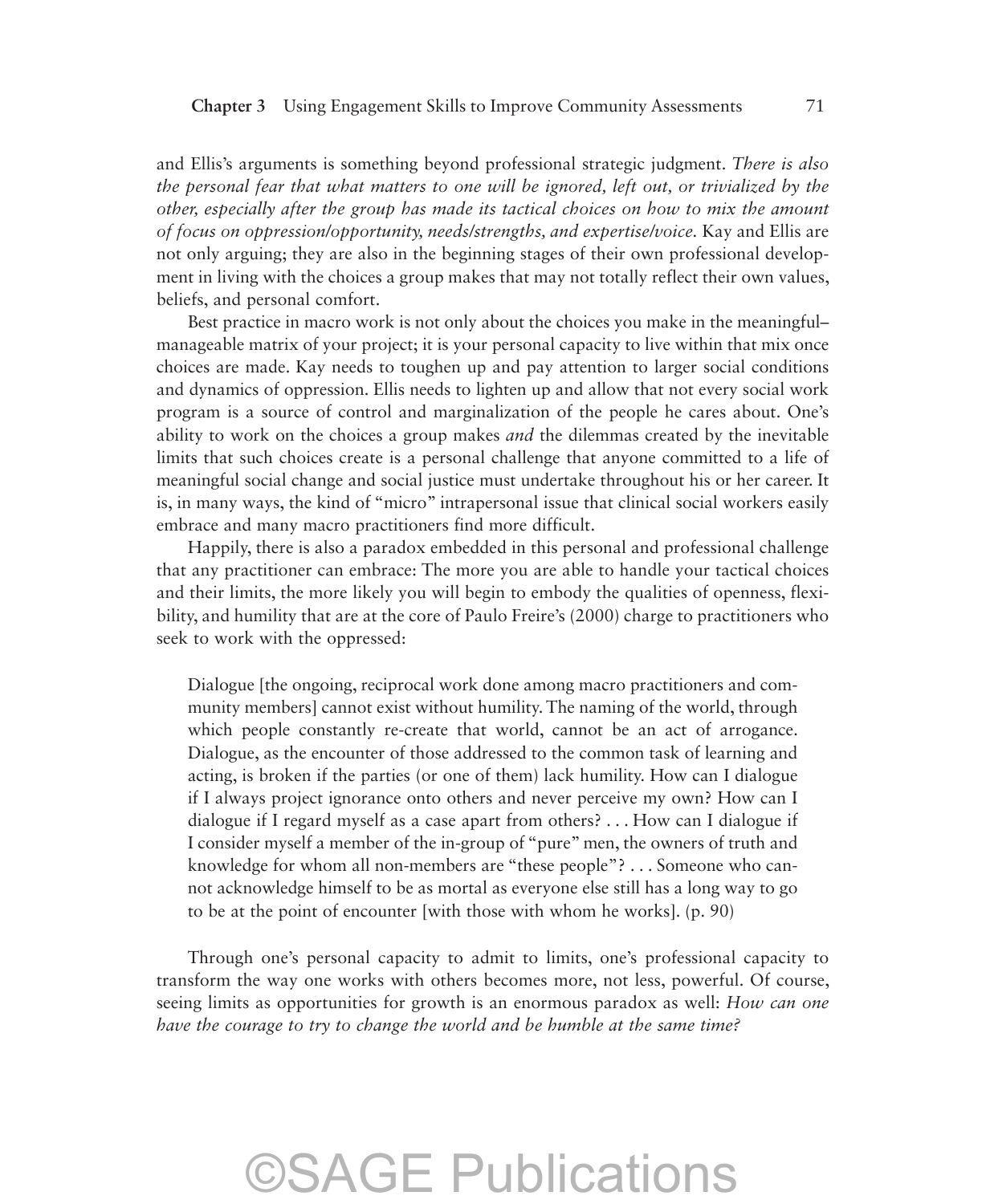### **LEARNING TO GROW PROFESSIONALLY THROUGH "LESS IS MORE": THE DEVELOPMENT OF TACTICAL SELF-AWARENESS**

This is where the development of tactical self-awareness can make a difference. As we can see from the early struggles between Ellis and Kay, some of their disagreements stemmed from the different ways they approached problem solving early in their group's development. Ellis wanted to get down to work and move things along; Kay desired a chance to talk things through and to check in with each other before getting down to the rest of the work. Their differences in pace (one fast, one more measured) and focus of interest (one on task, one on process) are reflective of key dimensions to one of the profession's key domains: *the conscious use of self.*

However, "use of self" has been written about primarily for caseworkers, where transference and countertransference issues are endemic to practice (Maguire, 2001). The social caseworker uses available tools to minimize long-term problems created by such intrapsychic phenomena: Regular clinical supervision, knowledge of cultural and social psychological differences, the spatial limits of an office, and the temporal limits of 45-minute (or less) sessions are all used to maintain practice effectiveness. Such aids help the caseworker and the client overcome what are otherwise emotionally charged problems within the therapeutic process.

Few of these aids exist for the community practitioner. He or she works with varying numbers of people in rarely neutral settings, often at irregular hours. Supervision, when it exists, is structured around the political and strategic concerns of the group. Furthermore, many community practitioners (like Ellis) are predisposed to mistrust the presumably "gloppy" process interests of case and group workers: The task is everything, and the process, if it matters, is a concern for leadership development, not for personal issues related to oneself. Anything else is just talk.

The reality, of course, is that community practitioners, whether organizers or managers, are as much engaged in process as any clinical worker is. As we can see through Ellis and Kay's arguments, the emotional strains are certainly as intense. This is why, in part, so many organizers leave community organizing after a few years—not because the work is finished but because they are too exhausted, personally, to continue. Instead of the experience being a mellowing process, as Perlman (1989) called long-term professional work, it becomes a justification for exhaustion. The result is that many social work agencies and communities lose some of their most skilled professionals just when they could be of most service (Maguire, 2001).

One of the ways organizers can avoid burning out is through a different appreciation of the use of self, using an approach that looks at personal issues in terms of the community organizing experience, drawing on both casework and community organizing literature to create a viable methodology—one that actively incorporates the self into the socially and politically tumultuous world of organizing. What follows is an attempt to do just that.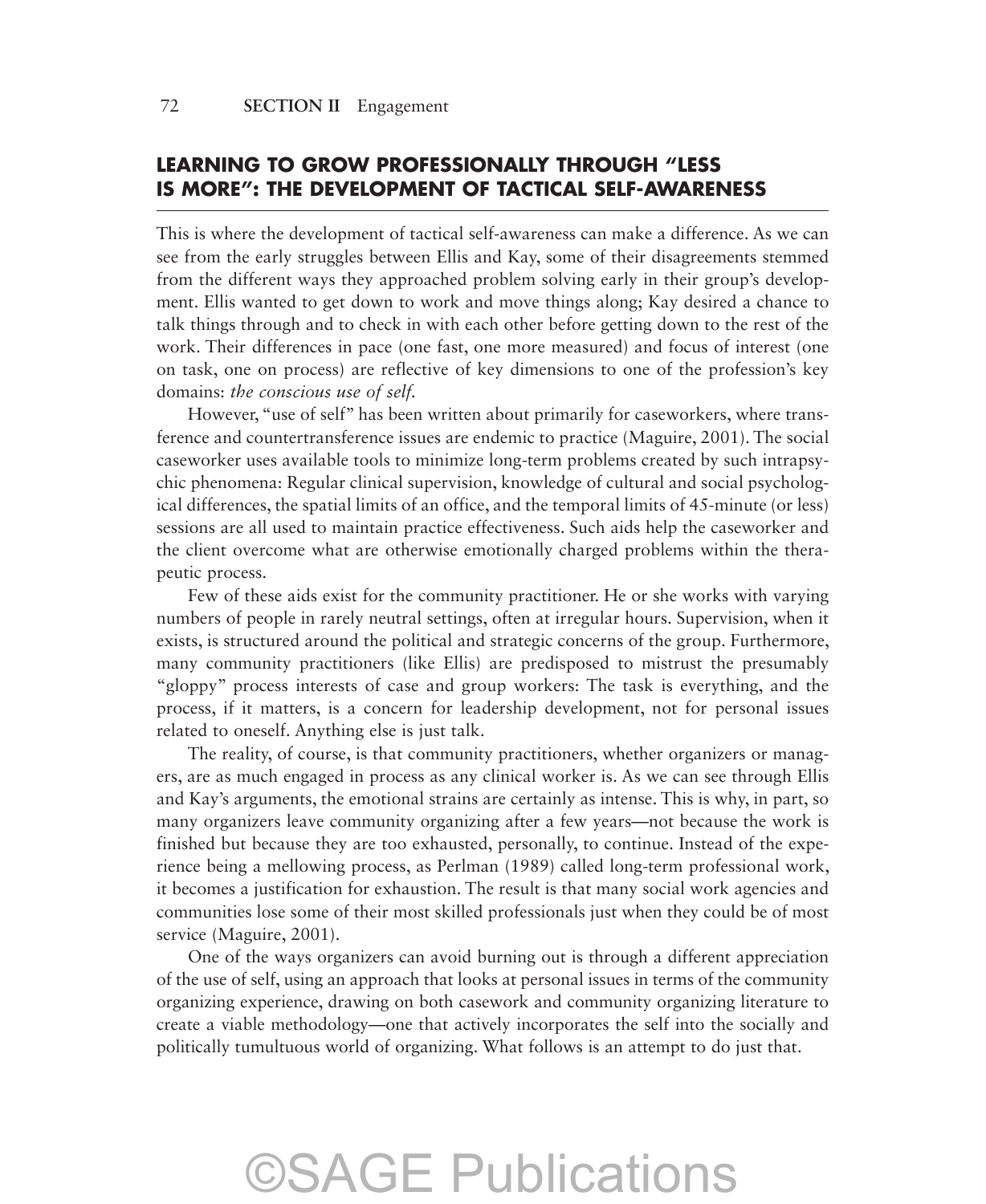### **A CASE EXAMPLE OF THE PERSON IN THE ORGANIZING PROCESS**

An example of how an individual's personal makeup affects the organizing process occurred during a legislative session where social workers were intently lobbying for their issues. A young organizer was speaking with me about her lobbying efforts on food stamp legislation. It was a complex and exciting task, one she relished. If passed, the new procedural guidelines would have tremendous impact on thousands of people. The vote was expected to be close, but she looked forward to the effort, complete with arm twisting, late-night negotiations, and constant haggling as the vote drew close. Later in the conversation, we happened to speak about casework, and she visibly cringed when I suggested she also might like being a caseworker. "Never! I haven't the right to do that kind of work—there's too much power over the individual. I'd never do it." When I mentioned that she seemed to relish the power at the legislative level, which could affect thousands of people, her consternation grew. "But there's a difference—one's individual, the other's collective. I want to help communities, not just one person." She and Ellis have a lot in common.

As she later admitted, however, her initial response to my query had been personally, not politically, based. While she still felt politically correct in choosing organizing over casework, part of her justification had centered on her discomfort with intense personal interaction. Unfortunately, the blanket political justification also had diminished her effectiveness as an organizer. Personality is not destiny, but since *people* implement strategy, one's own personal understanding becomes tactically necessary. This otherwise effective organizer later found herself limited in her arm-twisting techniques. She was highly effective when working in groups, but lobbying's one-on-one interaction left her awkwardly inarticulate. If she had been more aware of this personal limitation, her ensuing difficulties, repeated throughout the legislative session, might have diminished.

### **THE INTROSPECTIVE CUTTING EDGE OF ORGANIZING**

As the above example suggests, the introspective cutting edge of organizing is neither a political nor a personal issue but one of *tactical self-awareness:* How aware are you of your personal skills in the array of organizing settings that you are part of daily? Can you distinguish between objective and personal limits? Did that important contact at the fundraiser turn you down because her funds were already committed or because your own discomfort in social situations dampened her interest in your organization? Did the plans for the large rally fall apart because people truly weren't interested or because, like Kay, you don't have the necessary attentiveness for the minor details beforehand?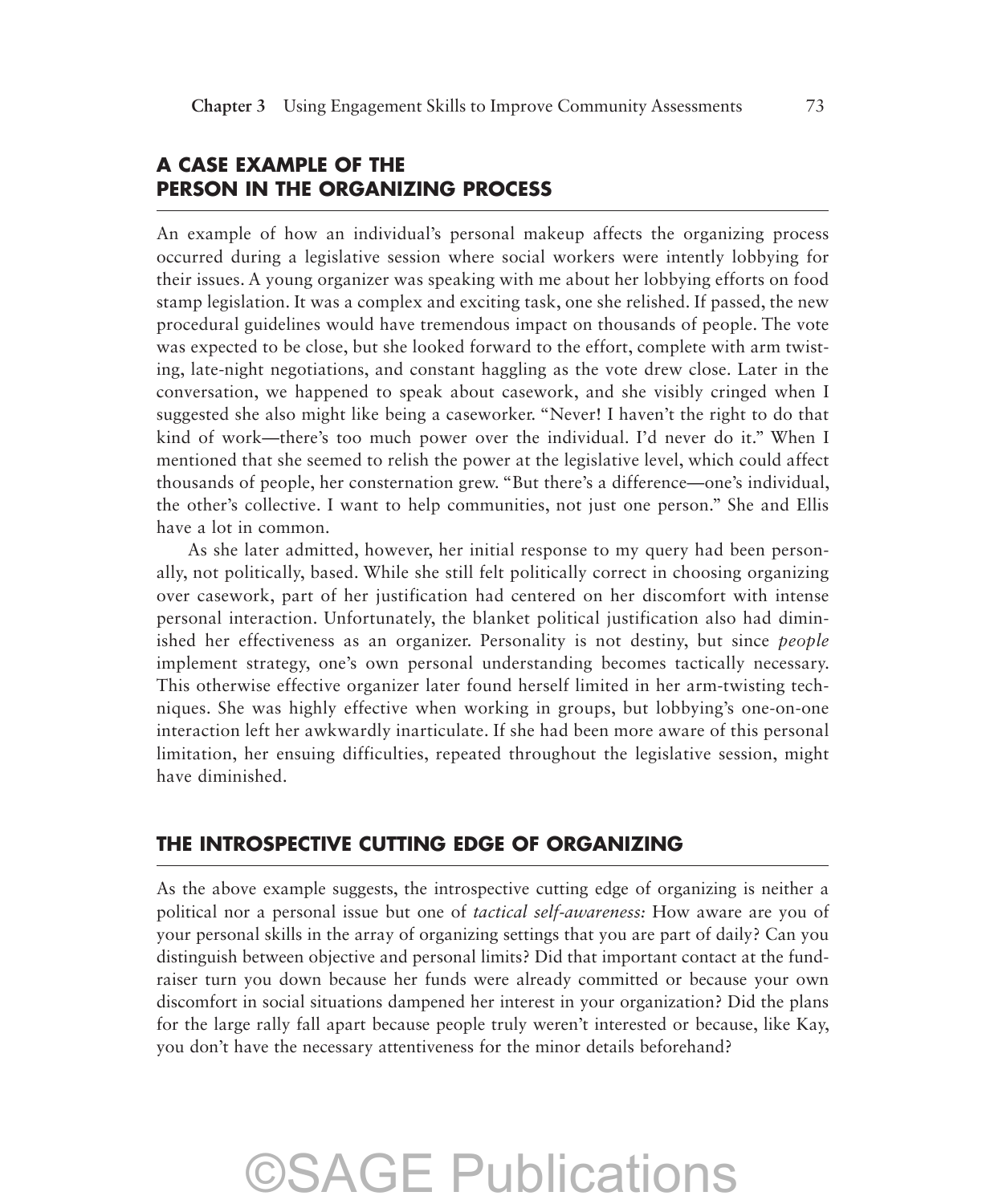There are no easy answers, but the rest of this chapter will focus on how heightened tactical self-awareness can increase one's organizing effectiveness.1 As we will see, the community assessment group's struggles to create an effective plan of action would have been diminished had Ellis and Kay been developing their own tactical self-awareness of the organizing situation at hand.

The term *tactical self-awareness* has been chosen carefully, for the phrase emphasizes both personal temperament regarding one's preferred approaches to problem solving and the specific organizing techniques required at that strategic phase of the group's development.<sup>2</sup> Tactical self-awareness, with attention to both one's personal and political skills, is an extension of the relationship Saul Alinsky (1989b) discussed in his classic *Rules for Radicals.* In analyzing the failure of some organizers to grow beyond a certain elementary level of skill, he stated:

[Those who failed] memorized the words and related experience and concepts. Listening to them was like listening to a tape playing back my presentation wordfor-word. . . . The problem . . . was their failure to understand that a specific situation is significant only in its relationship to and its illumination of a general concept. Instead they see the specific action as a terminal point. They fail to grasp the fact that no situation ever repeats itself, that no tactic can be precisely the same. (p. 23)

However, Alinsky (1989b) was stating only that tactics are different in each new situation. An individual is different, too, with distinct emotional and personal responses to the event, its participants, and the host of tactical considerations evoked by each strategic context. If each new strategic situation demands a fresh look at tactics, it also needs a quick reappraisal of the people involved in implementing them . . . including oneself.

The basic assumption of tactical self-awareness, by emphasizing simultaneous personal and tactical changes in varying contexts, opposes the Great Organizer Theory of Organizing. This theory (and one that almost every organizer has succumbed to at times) goes like this: *Every organizer should be able to perform well within all important strategic situations, from running the office (the autonomous, neat, punctual organizer, like Jill) to running the demonstration (the collective, spontaneous, charismatic organizer, similar to Kay).* Furthermore, anyone who can't perform all these tasks should seriously consider a different profession.

A number of organizers have taken up this alternative job consideration after reading Alinsky's (1989b) list items:

While idealized, the best organizers should have all of them to a strong extent, and any organizer needs at least a degree of each:  $(1)$  curiosity;  $(2)$  irreverence;  $(3)$  imagination; (4) a sense of humor; (5) a bit of a blurred vision of a better world; (6) an organized, rational personality; (7) a well-integrated political schizoid; (8) a strong ego; (9) a free and open mind.  $(p. 46)^3$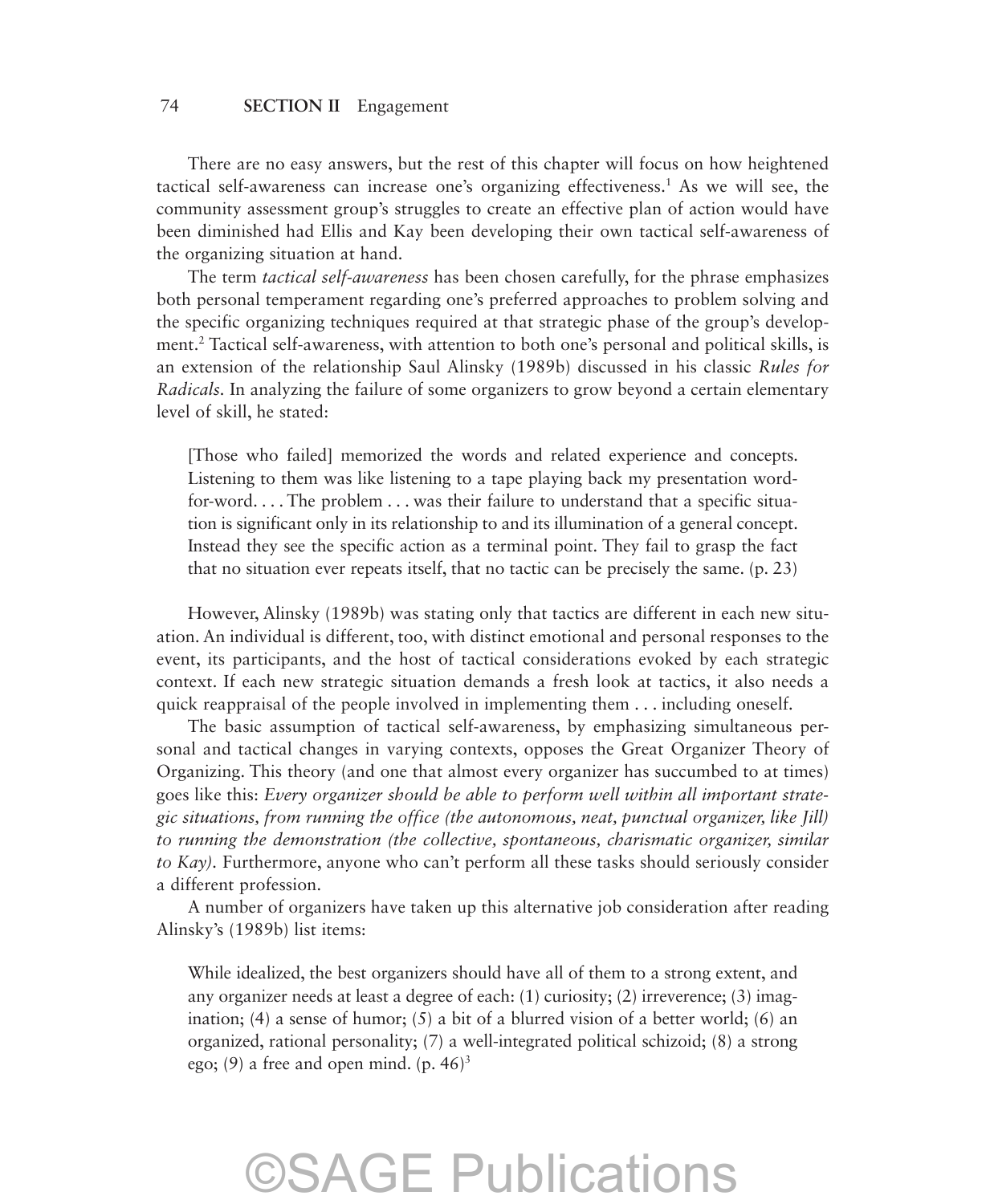Alinsky (1989a, 1989b), always the provocative tactician, undoubtedly wrote this list with an eye toward some of the smug younger organizers of the late '60s. However, anyone who reads this list, whether grayish '60s activist or 21st century third-wave feminist, will feel understandably defeated. For example, after my own reading, I proceeded to eliminate everyone I knew from the "best" category, and only a few squeaked into Alinsky's "any organizer" slot. Yet, as I mused on the list while continuing my organizing, I realized something was missing in his analysis. At times, such as during large demonstrations, I was a terrific organizer: I functioned well, spoke clearly, got along with everybody, and even digested my food with ease. At other times, doing routine office work, I was a klutz about as effective as an Adam Sandler character on a blind date, without the humor. Did this mean I was only half an organizer, half effective?

All organizers will ask the same thing, particularly after certain organizing problems recur. If the problem is strictly tactical, they can find suitable political alternatives. For example, you don't wage a petition campaign when people can't decide what the problem is, nor do you attack the landlord when the rest of the group still likes him. That's simple enough and fits the general guidelines Alinsky (1989a) was writing about. Ellis calmed down and got to work on the assessment when Esperanza pointed out to him the group's need for a clear purpose before getting started. Most organizers learn this within 6 months.

But *real* organizing, the day-to-day, garden variety of three-person meetings, bungled conference calls because someone forgot the number, gulped lunches, overlooked details, and late-night, laughter-filled drinks at the bar, isn't easily fit into abstract strategic formulas. *In reality, an organizer is engaged in the implementation of tactics every day and thus is an embodiment, personally, of the tactics themselves.* If some of those situations are personally discomforting, the tactic won't be as effective as it might otherwise be. Kay was bothered by Ellis's pushiness. Ellis grew irritated with Kay's desire for check-ins. The objective for a community practitioner is to learn how to work with whatever form of discomfort you feel in ways that minimize potential organizing problems in the future.

The young woman working on food stamp legislation, discussed above, had just this type of problem. In her discomfort with direct, individualized interaction that had potential conflict, she presented the bill so poorly in her one-on-one meetings that a few moderately sympathetic legislators began to suspect both her and her program. Yet later that night at a group strategy session, the organizer could skillfully synthesize different bits of political information on how votes were lining up, and her final presentation was instrumental in charting the next day's lobbying efforts.

In fact, she was no different from any other practitioner. Equally important, her choice of *tactics* in the lobbying situation had been correct. The failings were her personal inhibitions in highly specified organizing activities, inhibitions she could have predicted beforehand. She had functioned not as a heroine but as a human—good in some areas, a little shakier in others.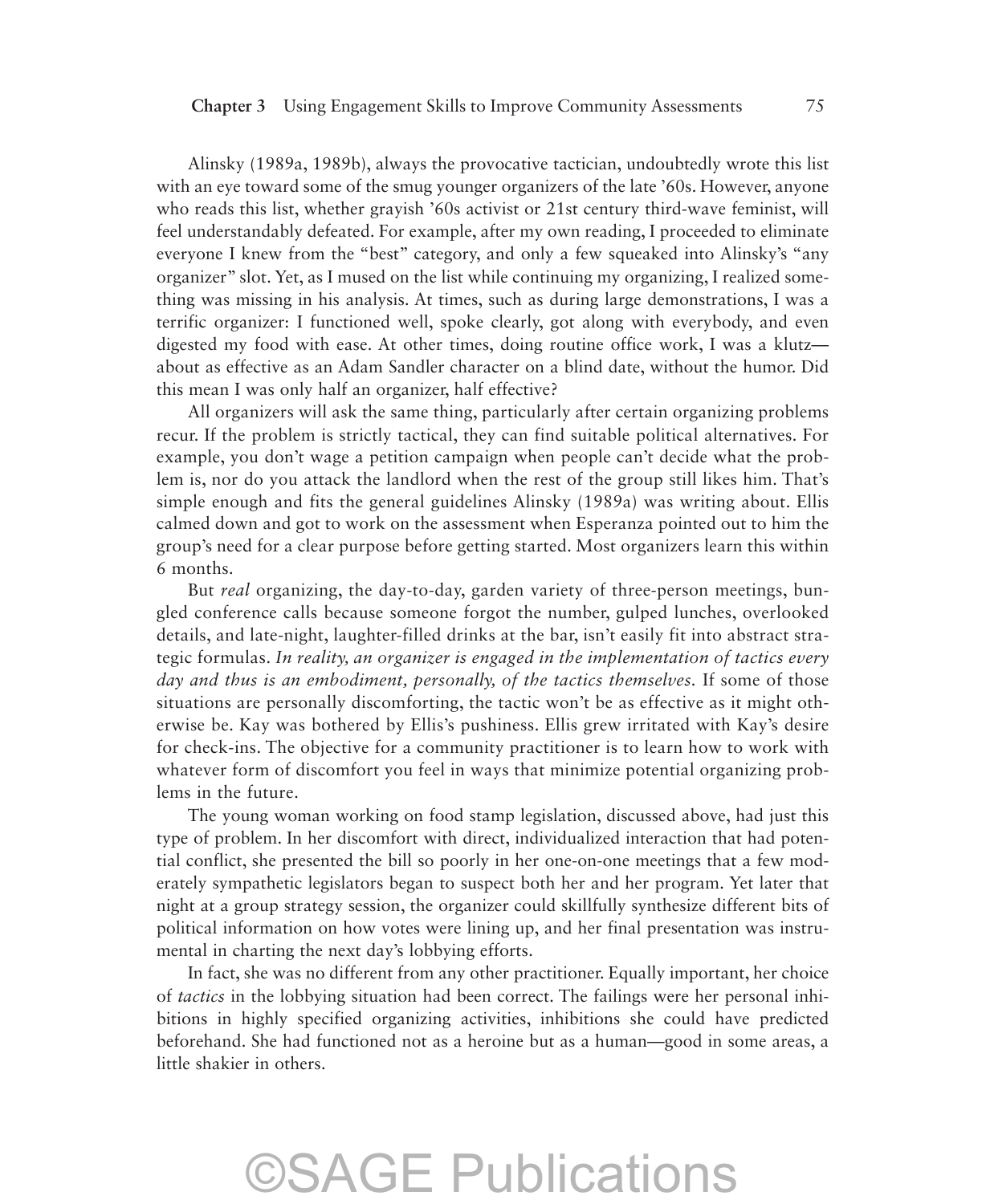### REFLECTIVE QUESTION



What is the key distinction between *professional use of self* and *tactical self-awareness* for the community-based practitioner?

### **A PRACTITIONER'S SEARCH FOR INTERNAL BALANCE IN THE MIDST OF AN ORGANIZER'S AMBIGUOUS WORK**

Organizers can begin to become more tactically self-aware by recognizing, rumors to the contrary, that they are just like other people in their varying effectiveness at work. In doing so, community practitioners can become much more open to the subjective concerns of psychologists and clinical social workers. One helpful role model is Carl Rogers (1980), who years ago developed a series of still-popular propositions related to personality development that explain some of the subjective reasons for one's constantly shifting tactical effectiveness. While written for a different audience, the propositions (based on years of research) are still illuminating:

- 1. A [person] reacts to the field [environment] as it is experienced. This perceptual field is, for the individual, reality.
- 2. The [person] has one basic tendency and striving—to actualize, maintain, and enhance [himself or herself].
- 3. Behavior is basically the goal-directed attempts of the [person] to satisfy its needs as experienced in the field as it is perceived.
- 4. Emotion accompanies and facilitates such goal-directed behavior.
- 5. Any experience that is inconsistent with the organization or structure of self may be perceived as a threat, and the more of these perceptions there are, the *more rigidly the self-structure is organized to maintain itself* (italics added).
- 6. Under certain conditions, involving complete absence of any threat to selfstructure, experiences that are inconsistent with it may be perceived and examined and the structure of the self revised to assimilate and include such experiences. (pp. 115–116)

Later, we will return to the last point with its element of active, personal change. Rogers's (1980) first four propositions underscore the point that a person's behavior is always a response to his or her existing need to experience reality in a way that allows him or her to be comfortable with both the environment and his or her sense of fit in that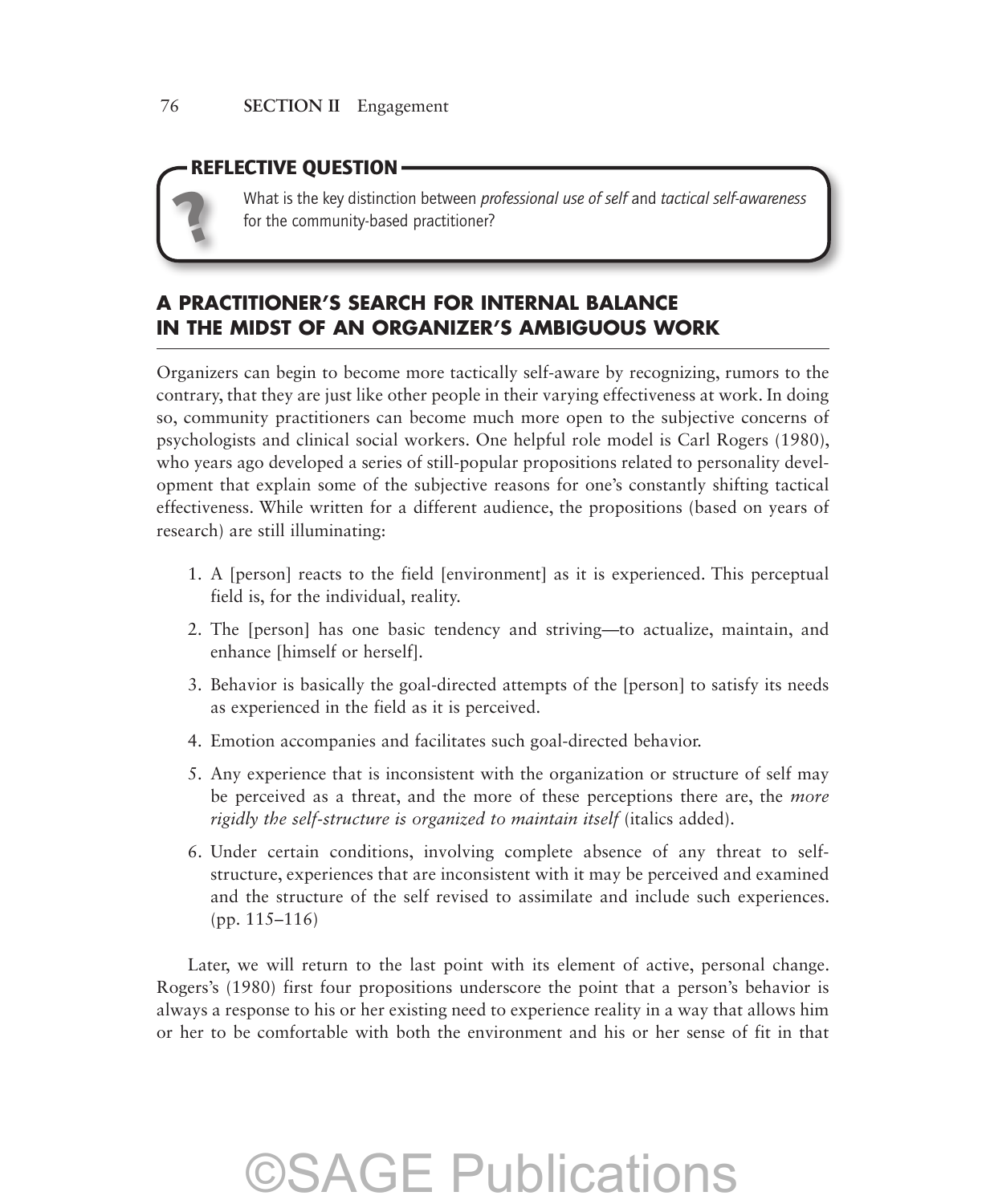reality. Second, Proposition 5 makes clear that when one's environment is in some way personally threatening, it is natural to become defensive (consciously or otherwise) and thus *rigidly responsive* (tactically less effective) to the surrounding world. In other words, the self (emotions and all) is personally mobilized to maintain its perception of a safe environment, even if political/organizational concerns and tactical flexibility suffer as a consequence (Shriever, 2003).

To use a concrete example, it was neither accident nor political inconsistency that the food stamp organizer was tongue-tied in individual confrontation and yet skillful in group interaction. Her personal makeup, complete with its own history, emotions, and behaviors, made her better able to actualize her entire range of skills in one situation (the group) and less able in another (one-to-one). Without attempting psychoanalysis, we can see from Rogers's (1980) formulation that, in the particular context of individual conflict, what was going on beneath the organizer's awkwardness had served not a political but a personal purpose—engaged, individual conflict had been avoided effectively.

Strategically, if organizers can view their personalities as being as potentially variable as any other tactic, they are freer to adapt their personal attributes to particular situations, letting others perform in those more difficult contexts or, if that's not possible, building recognizable supports so that tactical problems are minimized.<sup>4</sup> Rather than berating yourself for being a lousy organizer because you can't do well in, for instance, social situations where important contacts can be improved, a little tactical self-awareness frees you to more easily use other abilities in a more dynamic and personally liberating manner. You're not so hot on social contacts? How about your colleague, who is as gregarious as he is disorganized on follow-up? Let him have the main tasks at the social function, and you can handle the later phone calls. By affirming your strengths and admitting to limits, you humbly begin to open yourself up to the tactical flexibility great practice requires.

### **TACTICAL SELF-AWARENESS WITH THE TASK-ORIENTED PRACTITIONER**

The awareness of how personal effectiveness varies from situation to situation is important for all practitioners to consider, but perhaps even more so for organizers, for most tend to identify themselves as task-oriented rather than process-oriented personalities. Indeed, in brief surveys with about 100 student organizers and 30 practicing organizers, it was found that more than 70% considered themselves task oriented—the type of people who focus on the actual work, are disinterested in the procedures of how the work is done, worry mostly about outcomes, and devalue social interaction over goal achievement.<sup>5</sup> This orientation thus tends to ignore an organizing project's demands for a longer-term, more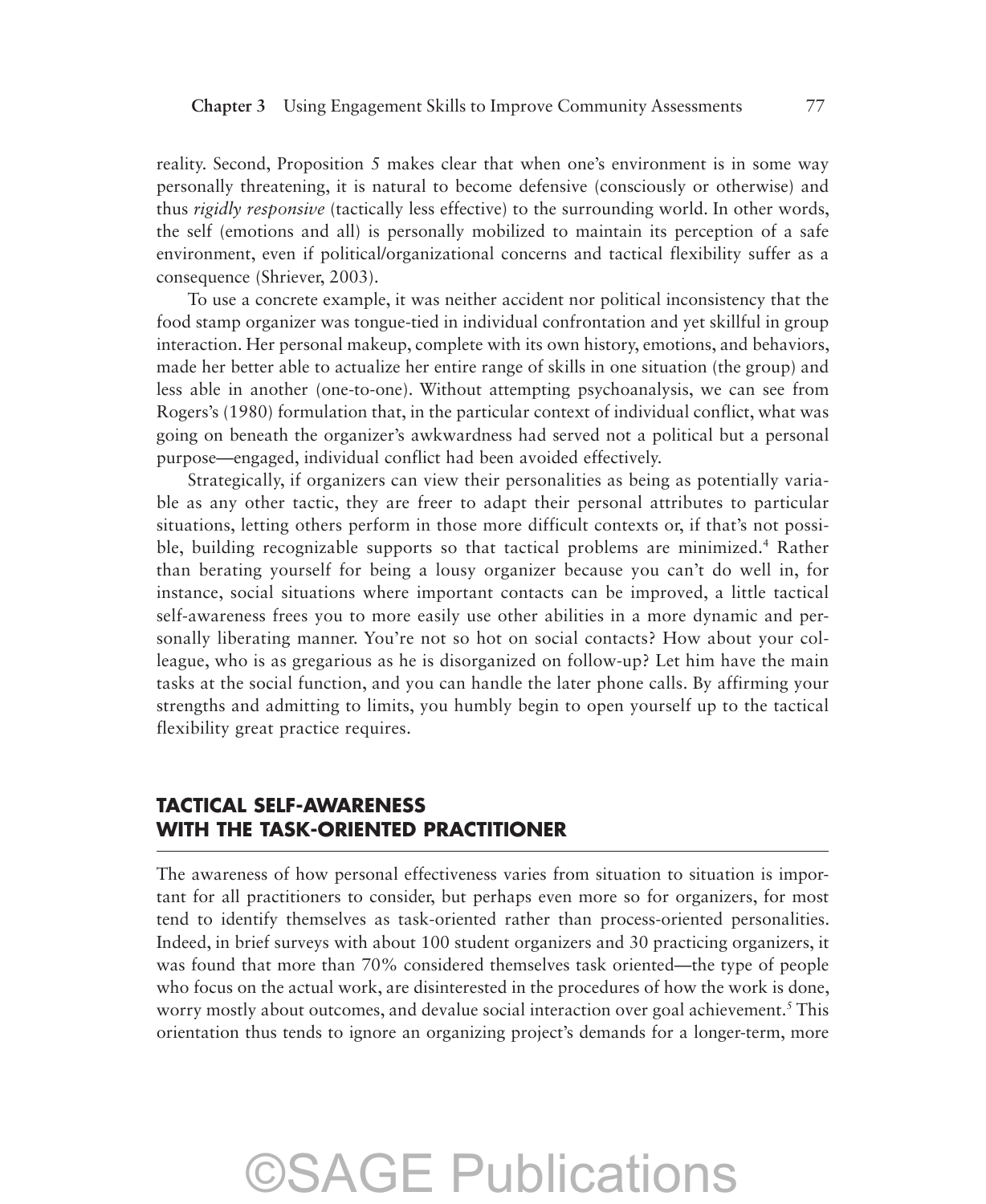open-ended practice when it comes to group engagement, leadership development, and reflection on what's working and not working. Being task oriented is helpful, of course, especially as a group gropes toward understanding what it can accomplish, needs to take risks on new ways of working, and has to meet deadlines.

To look at the implications from Rogers's (1980) work again, one can see that the more a person views reality as time limited and sharply focused in its demands, the more he or she will emphasize task-oriented, impersonal, concrete roles and actions. Furthermore, one can thus correctly screen out more personally intense, emotional concerns. ("Cut out all that talk-talk-talk!" Ellis cried. "We have work to do!") To have a longer-term or more relational focus, with its heightened interpersonal complexity and variability in the process itself, would greatly increase the emphasis on intuitive, personalized situations. It is equally likely, of course, that the personal discomfort of the task-oriented practitioner would increase in such situations as well.

Task orientation, then, is not "the right way to organize"; it is simply the adaptive style of most organizers. As stated before, it is often helpful. However, *organizers need to learn that one's personal strength in some aspects of practice is not the same as an immutable law of how things must get done.* The daily life of an organizer touches on innumerable events that demand a more subtle mix in one's perspective. Indeed, most organizers go through enough tactical variation in a week to touch on almost every type of strategic situation—individual discussions, group meetings, social events, and so forth. The following case example, analyzed in detail, helps explain what can happen to a task-oriented practitioner when he or she does not account for personal dynamics in certain organizing situations.

An organizer, working in a poor neighborhood of a large city, was having his first large meeting of concerned community members. They had gathered to discuss local problems, and the organizer, a solidly task-oriented person, was actively trying to find out the main problems people wanted action on. People had been discussing both personal and community issues, and the meeting was about an hour old. The following narrative took place:

| Organizer:           | We've been talking about a number of things tonight, and<br>we ought to start listing ones that people feel are the most<br>important. Who'd like to start? |
|----------------------|-------------------------------------------------------------------------------------------------------------------------------------------------------------|
| Mr. O (immediately): | Where the smell's from the sewers.                                                                                                                          |
| Organizer:           | Any other problems that ought to be discussed?                                                                                                              |
| Mr. F:               | Well, what we need are some stop signs around here. We<br>should have a stoplight on the corner so the kids don't get<br>hurt.                              |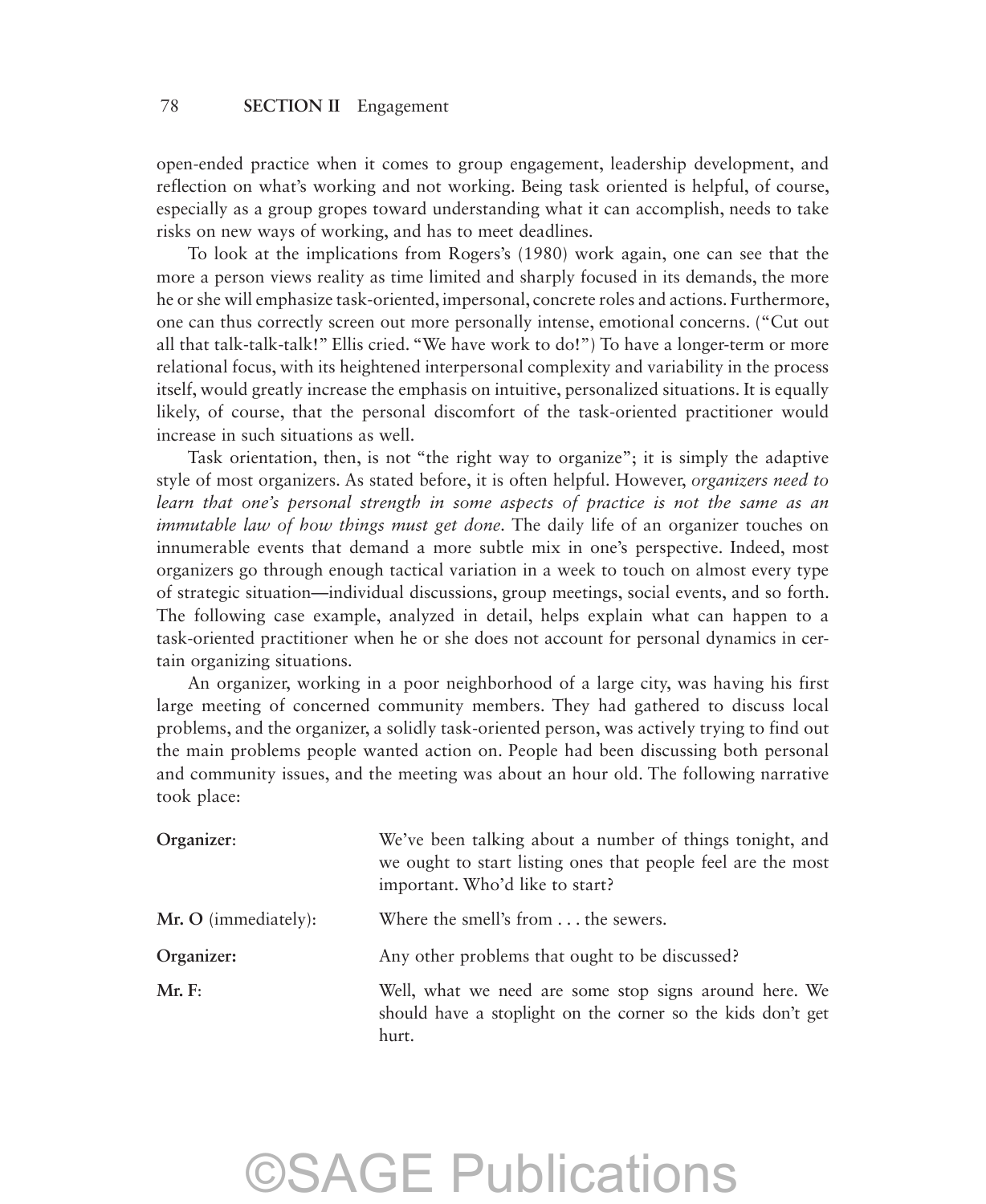**Organizer** (looking around What would you call that? (*There was silence, and finally*  somewhat blindly): *someone said,* "*Safety.*")

*(People in general were looking at the organizer somewhat strangely. After a brief pause, Mr. M. brought up the topic of the streetlights again. A wider, informal discussion then ensued in the group.)*

| <b>Organizer</b> (interrupting)<br>the informal discussion): | Okay, we've got recreation because somebody mentioned parks<br>for the kids. Are there any other problems in the area worth<br>looking into?       |
|--------------------------------------------------------------|----------------------------------------------------------------------------------------------------------------------------------------------------|
| Mr. P:                                                       | Garbage collection.                                                                                                                                |
| Organizer:                                                   | Let's see now, we've got the garbage collection, and the sew-<br>ers. Now what would you call that? (Again, people looked<br><i>at him oddly.)</i> |
| Organizer (continuing):                                      | Could we call it sanitation? ( <i>There was no reply for a time</i><br>and then some brief nodding.)                                               |

(*The meeting broke up soon afterward with a small committee formed. It never functioned.*)

The first and most obvious criticism one could make about the organizer's performance was that his needless use of abstract categorization around concrete issues only confused people—his educated class bias was showing. *There is only one problem with this criticism: The organizer almost never spoke like that anywhere else.* Given his desire to be effective, his previously demonstrated talents, and his generally concrete approach to work, what happened?

The answer is simple. Working in a new group of predominantly poor people had not only excited him but also made him nervous with anticipation. That nervousness manifested itself not in hemming and hawing but in heightening the specific, categorical, and abstract clarity of each and every topic. *Such obsessive categorization may have been dysfunctional tactically, but not personally.* Its abstract unity was the evening's closest approximation to satisfying the practitioner's own personal need for some concrete, *organized* success.

His behavior had helped resolve the underlying nervousness he felt in the new and exciting situation; it may have been unnecessary, but his own *personal* fit with the amorphous context was better for the effort. As Rogers (1980) would say (in Proposition 5): "Any experience which is inconsistent with the organization or structure of self may be perceived as a threat, and the more of these perceptions there are, the more rigidly the self-structure is organized to maintain itself" (p. 218). Or, as the organizer later put it, "I grabbed at something to calm me down."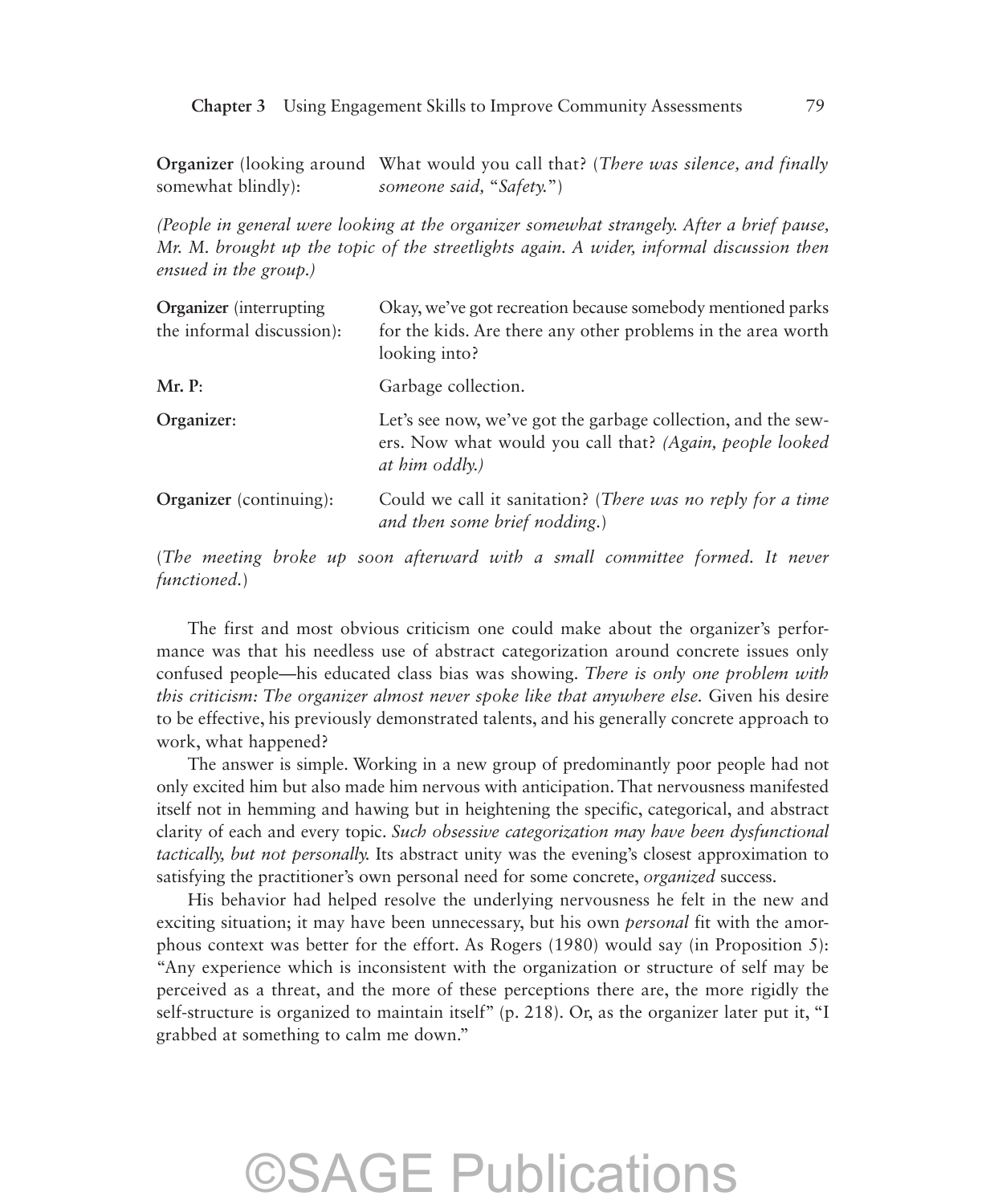### **ORGANIZING SITUATIONS AND THEIR DOMINANT PERSONALITY DEMANDS**

It might be helpful here to look at the variety of situations in which organizers eventually find themselves. While the variations on each category are endless (the social, informal party may be used for fundraising when a valued financial contact unexpectedly appears, day-to-day routines may be upset by anything from a fire to a firing), the typology in Table 3.1 is based on interviews with experienced organizers regarding their most common situations, the kind that you inevitably will be called on to respond to, whether you like it or not. In general, they range from the informal and social (with an emphasis on interpersonal, process skills) to planning activities, with their greater demands for intellectual, task-oriented abilities. Each naturally carries certain types of personal difficulty to match its strengths.

The dominant positive and negative characteristics in these organizing situations were selected by organizers in an informal survey over a 2-year period. (Done yearly since then, the results have not varied in more than 30 years.) They are meant not to be exclusive but to serve as aids in helping organizers better examine their own personal effectiveness throughout the organizing situations in which they will find themselves.

In general, people identify themselves in either the more personal, intuitively demanding situations (informal parties, new meetings, interpersonal routines), as Kay does, or the more intellectually precise situations (office routines, formal meetings, ongoing group activity), as Ellis does.<sup>6</sup> This is consistent with industrial psychologists' findings on other people's problem-solving abilities, either task or process oriented. These situations are as follows:

• *Informal gathering:* Parties, social events, late-night bar conversations after a meeting; these events are common to community development, social action, and labor organizing strategies. People want to know with whom they are working, at least a little, and task-oriented, intellectually intense organizers like Ellis most frequently have difficulty here as they feel there's nothing worth talking about, it wastes valuable time, and so forth. Others use this time quite profitably—and can have fun in the bargain!

• *New meeting of an open-ended group:* Most common in community development strategies, but always part of any unfolding strategy or campaign, new meetings are a time when people explore common problems, present themselves to the group, check out who is in attendance, and generally talk a lot. They want to leave with some sense of purpose and not be either too overwhelmed by the tasks ahead or distrustful of the group's approach. An intense, outcome-focused organizer can often push the group too fast or overwhelm them with detail; others, who are more process oriented, may forget to show any results from the meeting. But if you establish a modest goal beforehand and use helpful structural reminders to allow the group to cohere (have a coffee break, include notes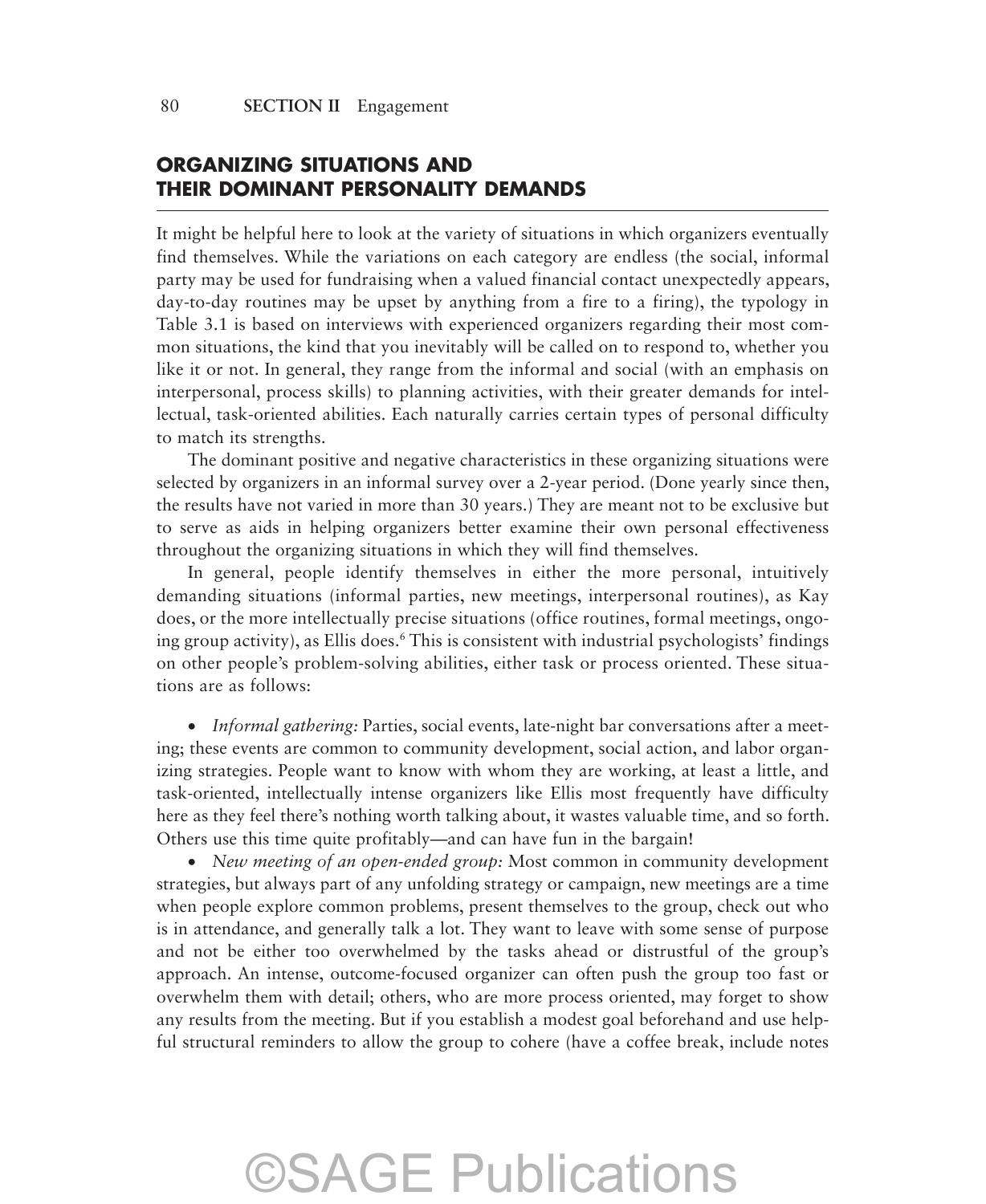| <b>High Process Oriented</b><br>(Personal)                            |                                                                                       | More<br>Intellectual<br>More Intuitive                                                    |                                                                 | High Task Oriented (Impersonal)                    |                                                                           |  |  |  |  |  |
|-----------------------------------------------------------------------|---------------------------------------------------------------------------------------|-------------------------------------------------------------------------------------------|-----------------------------------------------------------------|----------------------------------------------------|---------------------------------------------------------------------------|--|--|--|--|--|
| Informal party                                                        | New meeting<br><i>(informal</i><br>(group)                                            | Individual<br>$day-to-day$<br>work                                                        | Formal<br>gathering<br><i>(competing</i><br>reference<br>groups | Ongoing<br>planning group                          | Militant<br>demonstration                                                 |  |  |  |  |  |
| Most Common Personal Strength in Above Settings                       |                                                                                       |                                                                                           |                                                                 |                                                    |                                                                           |  |  |  |  |  |
| Sociable,<br>cooperative,<br>talkative,<br>good-natured,<br>efficient | A. Office<br>routine: Tidy,<br>persevering                                            | Ideological clarity, formal<br>poise                                                      |                                                                 | Technical,<br>analytical<br>expertise              | Adventurous,<br>headstrong                                                |  |  |  |  |  |
|                                                                       | <b>B.</b><br>Interpersonal<br>routine:<br>Responsible,<br>personal,<br>verbally clear |                                                                                           |                                                                 |                                                    |                                                                           |  |  |  |  |  |
|                                                                       | Most Common Personal Difficulties in Above Settings                                   |                                                                                           |                                                                 |                                                    |                                                                           |  |  |  |  |  |
| Avoidance of<br>personal<br>engagement                                | Pushes group<br>too fast,<br>overloads<br>content                                     | A. Sloppy,<br>forgetful,<br>inefficient                                                   | Role<br>conflicts,<br>role strain                               | Overfocused,<br>overidentification<br>within group | Fear of conflict,<br>overreaction to<br>conflict<br>(heightened<br>anger) |  |  |  |  |  |
| Awkwardness,<br>discomfort in<br>nonintellectual<br>tasks             | Overstates<br>future<br>outcomes                                                      | B. Forgetful,<br>inefficient in<br>conversation,<br>too much<br>formality/<br>informality |                                                                 |                                                    |                                                                           |  |  |  |  |  |

**Table 3.1** Organizing Situations and Their Dominant Personality Demands

to yourself on your copy of the agenda about relaxing), new meetings end up being less anxiety provoking than often expected.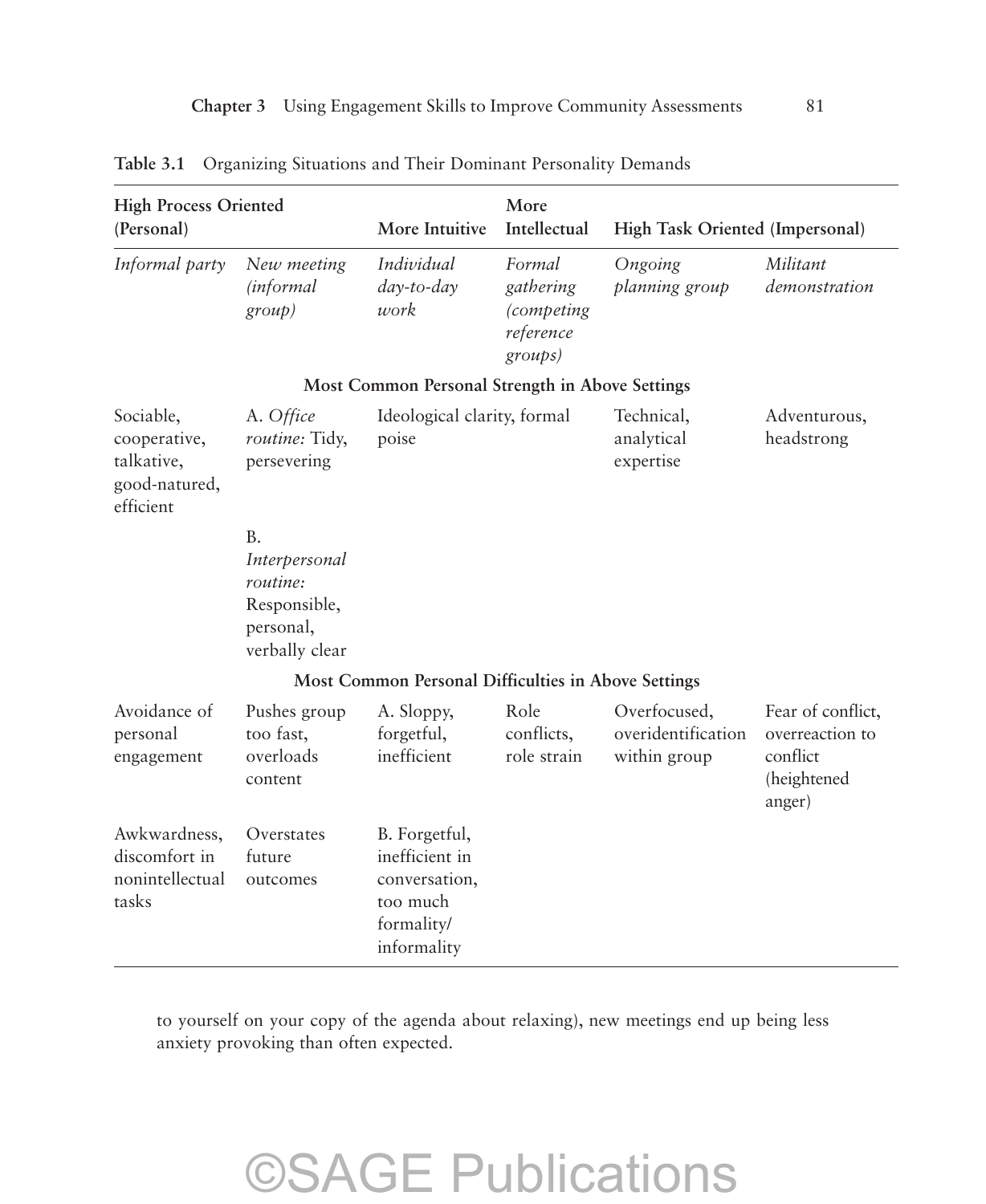#### 82 **SECTION II** Engagement

• *Day-to-day office routine:* No organized group does anything if it doesn't maintain its operations. Everyone knows that. However, knowing that and becoming efficient are two very different things for organizers who prefer a little more personal contact or excitement every day. Others, like Jill, perform extremely well here and are valuable in their ability to pay the bills on time, keep prompt schedules, and so on. One common technique for those seeking to become more efficient is to ask their tidier friends for helpful hints. (This has been an area of great difficulty for me all my life. By taking some concrete hints from colleagues on how to use lists, how to build up an easy filing system, and so on, I've made some progress over the years. Some.)

• *Interpersonal routines:* These are all the phone calls, brief chats, short lunches, and street raps that an organizer engages in every day of the week to follow up with individuals. They call for some efficient skills in one's office work but are intuitively demanding as well. Some organizers hate the phone or prefer political discussions to personal matters; they may end up being too brusque. Others, in their anxiety to please, may have a delightful conversation, only later realizing they forgot the reason they called in the first place. Either case demands you follow two simple rules: (a) Remember why you contacted the person by writing it down somewhere (the act of writing increases retentiveness). (b) Remember that people are human, and allow for personal issues to be raised without viewing it as diversionary (if you have to, write that down, too!). The use of tactical self-awareness is important here, where the lack of formalized meetings or events minimizes the use of other, more structural supports.

• *Formal gathering (competing or conflicting reference groups):* These are formal, occasional events in one's work—cocktail parties before important conventions or conferences, obligatory organizational functions (forums, conferences), and coalitions. They most often involve social action and social planning strategies and create role strain because their surface functions and their underlying purposes may be either unclear or problematic. (Two competing groups may be equally attractive in meetings. How do you decide?) Those who are uncomfortable with such political ambiguity and/or uncertain how they and their organizations fit in with such situations have difficulty here. Only by being thoroughly prepared, especially about one's own positions, can an organizer expect to be comfortable.

• *Ongoing planning group:* Once an organization has established itself (especially in social planning and community development strategies), ongoing group meetings are necessary to coordinate work, share information, and analyze progress. Real intellectual analysis may matter here, where someone like Ellis can shine. What can develop, however, are common forms of goal displacement; one must stay attuned to other, less visible concerns or face the possibility of overspecialization and ignorance about newly developing organizational or community issues. Making certain that someone is responsible for maintaining and extending the group's outreach work is an obvious structural solution, but individuals over time can also train themselves to be more intuitively responsive to new issues as they develop.

• *Militant demonstration:* Used in community development, social action, and labor organizing strategies, militant actions can be exciting and effective galvanizers to even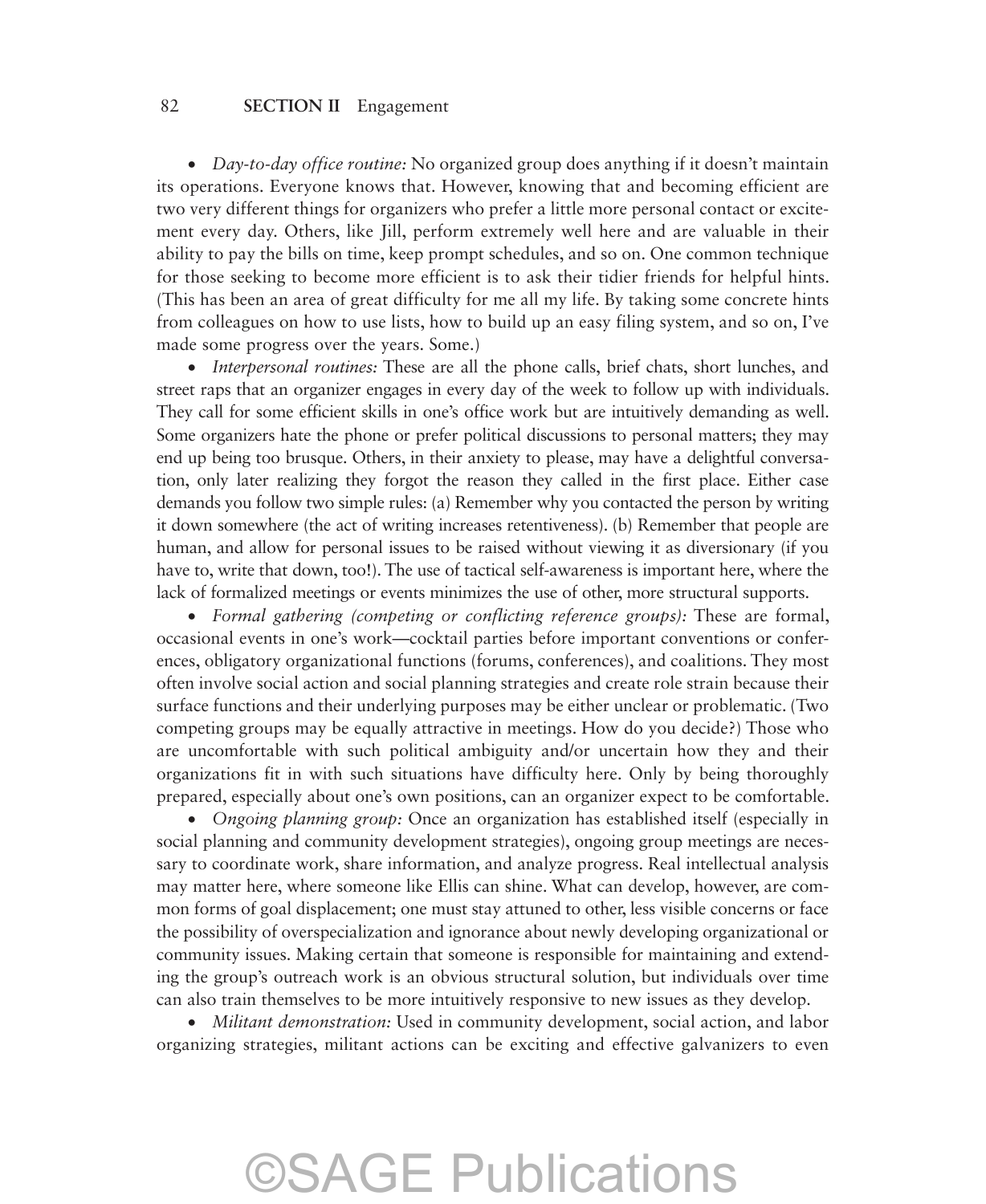greater commitment and success. For those who shy away from conflict, they also can be frightening experiences. I have also seen people become too excited, using the emotionally charged event to ventilate an unrelated, deep anger. As such events are so public, it is important that organizers and their coworkers select their roles carefully, allowing more verbally confident and gregarious types to perform the publicly expressive roles while others handle the demonstration's order and safety. This minimizes both personal difficulties and potentially embarrassing public miscues.

#### **THE STEPS TOWARD DEVELOPING TACTICAL SELF-AWARENESS**

By identifying one's personal comfort in the above organizing situations, the organizer can begin to structure ways to improve performance in areas of lesser effectiveness while maintaining strengths. The structure you develop should emphasize two operational principles:

1. **Be modest in your personal goals**. Everyone knows you're supposed to work with groups in a way that does not build false expectations, the type that either can never be met or are so grandiose that solid achievements appear worthless. And so it is with oneself. You haven't efficiently organized the office's routines over the past month? Instead of berating yourself over the failure, start organizing your appointment book for the next week. By being modest, you have a chance at success that can spur you on to even larger tasks. (If you like, think of this process as community development for one!)

2. **Actively use your personal strengths to work on areas of difficulty.** No person is exclusively process or task oriented, and few situations are, either. You're uncomfortable at parties? Why not tend bar or help serve food? This more focused task will fit your own personal makeup better and creates enough work to help you relax a bit. One can reverse the content if the difficult situation relates to task-oriented groups. By being both modest and aware of how to use your strengths in every situation, you can and will effect personal change.

An organizer can then begin using the organizing process in ways that help him or her lessen particular errors of the past. Increased effectiveness, rather than being viewed as art or just experience, is respected as a deepened ability to combine one's intuitive and intellectual skills in ways that help differentiate the political and personal elements of the organizing process.

A brief example of this process would probably look like the following:

- As a good organizer, you make some tactical mistakes (and good organizers are *always* making mistakes) at some organizing event. (Choose your most challenging type of event from Table 3.1.)
- Recognizing your mistakes, you go home and for the rest of the evening berate yourself for being such a colossal failure.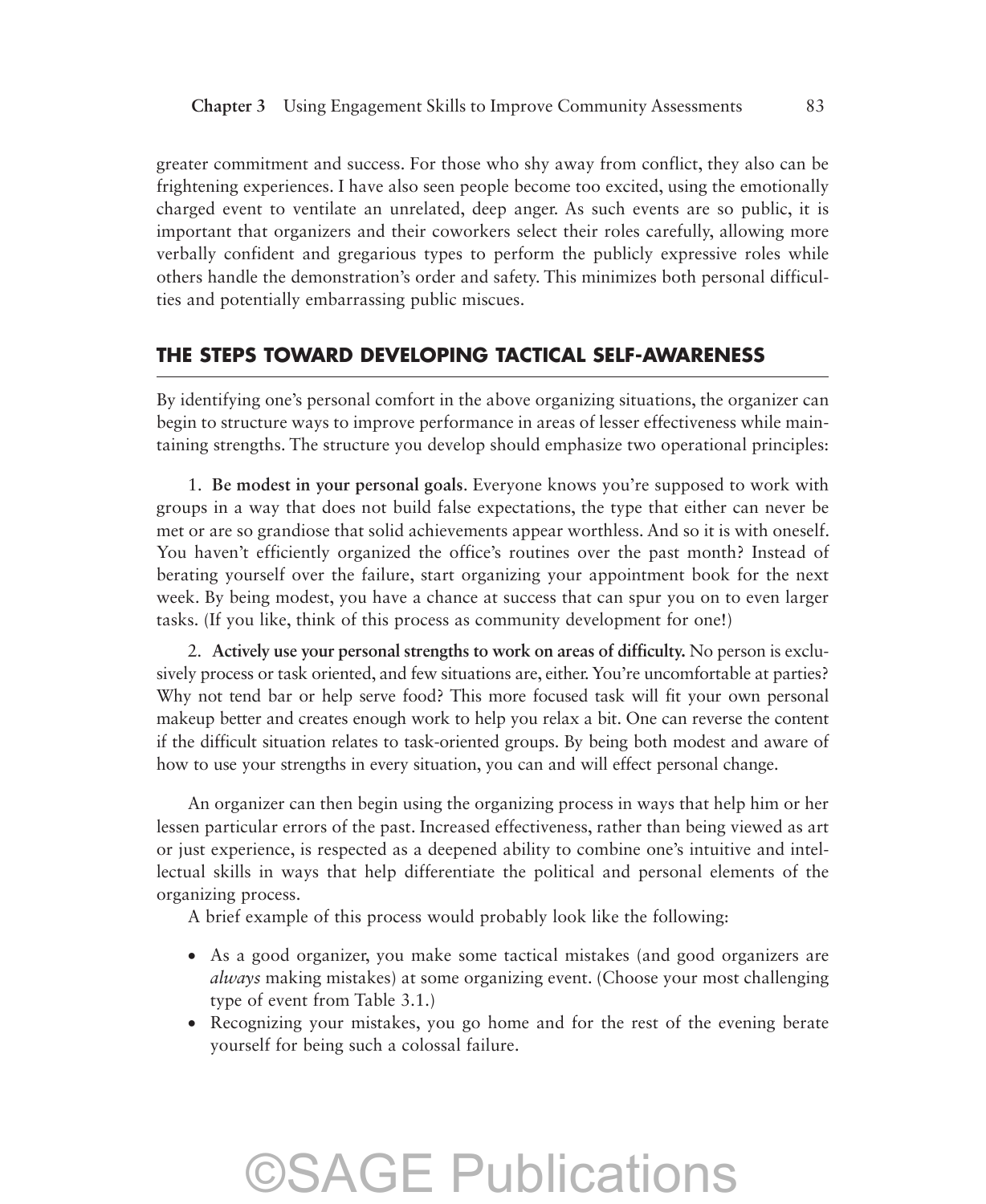#### 84 **SECTION II** Engagement

- After a while, fatigue sets in and some of the self-hatred instilled by "great organizer" theories begins to wear off. The tactically self-aware practitioner can now use this slight distance from the situation to analyze what happened. Ask yourself the following questions:
	- $\circ$  Where and when was I effective?
	- $\circ$  When did people respond well, and when did I get results?
	- $\circ$  What was I doing, specifically, that seemed to excite or irritate people?
	- $\circ$  Was the problem in my implementation, or were there hidden agendas floating around?
- As you explore these answers through both introspection and later talks with others, a sifting process occurs, one that allows you to recognize strategic mistakes, others' hang-ups, and your own personal inflexibility.
- Away from the context of the actual work, you, a tactically self-aware organizer, begin to integrate new elements into your behavior, allowing yourself to have a few structural supports in future situations so that overall tactical effectiveness is maintained.

Or, as Rogers (1980) put it in more theoretical language (Proposition 6):

*Under certain conditions, involving primarily complete absence of any threat to the self-structure, experiences which are inconsistent with it may be perceived and examined and the structure of the self revised to assimilate and include such experiences.* (pp. 67–68)

\_\_\_\_\_\_\_\_\_\_\_\_\_\_\_\_\_\_\_\_\_\_\_\_\_\_\_\_\_\_\_\_\_\_\_\_\_\_\_\_\_\_\_\_\_\_\_\_\_\_\_\_\_\_\_\_\_\_\_\_\_\_\_\_\_\_\_\_\_\_\_\_\_\_

\_\_\_\_\_\_\_\_\_\_\_\_\_\_\_\_\_\_\_\_\_\_\_\_\_\_\_\_\_\_\_\_\_\_\_\_\_\_\_\_\_\_\_\_\_\_\_\_\_\_\_\_\_\_\_\_\_\_\_\_\_\_\_\_\_\_\_\_\_\_\_\_\_\_

\_\_\_\_\_\_\_\_\_\_\_\_\_\_\_\_\_\_\_\_\_\_\_\_\_\_\_\_\_\_\_\_\_\_\_\_\_\_\_\_\_\_\_\_\_\_\_\_\_\_\_\_\_\_\_\_\_\_\_\_\_\_\_\_\_\_\_\_\_\_\_\_\_\_

 $\_$  , and the set of the set of the set of the set of the set of the set of the set of the set of the set of the set of the set of the set of the set of the set of the set of the set of the set of the set of the set of th

©SAGE Publications

### REFLECTIVE ACTIVITY FOR EDUCATIONAL "POLICY 2.1.1: BUILDING TACTICAL "SELF-AWARENESS

Choose an event that had success and struggles for you, too:

What worked well for you?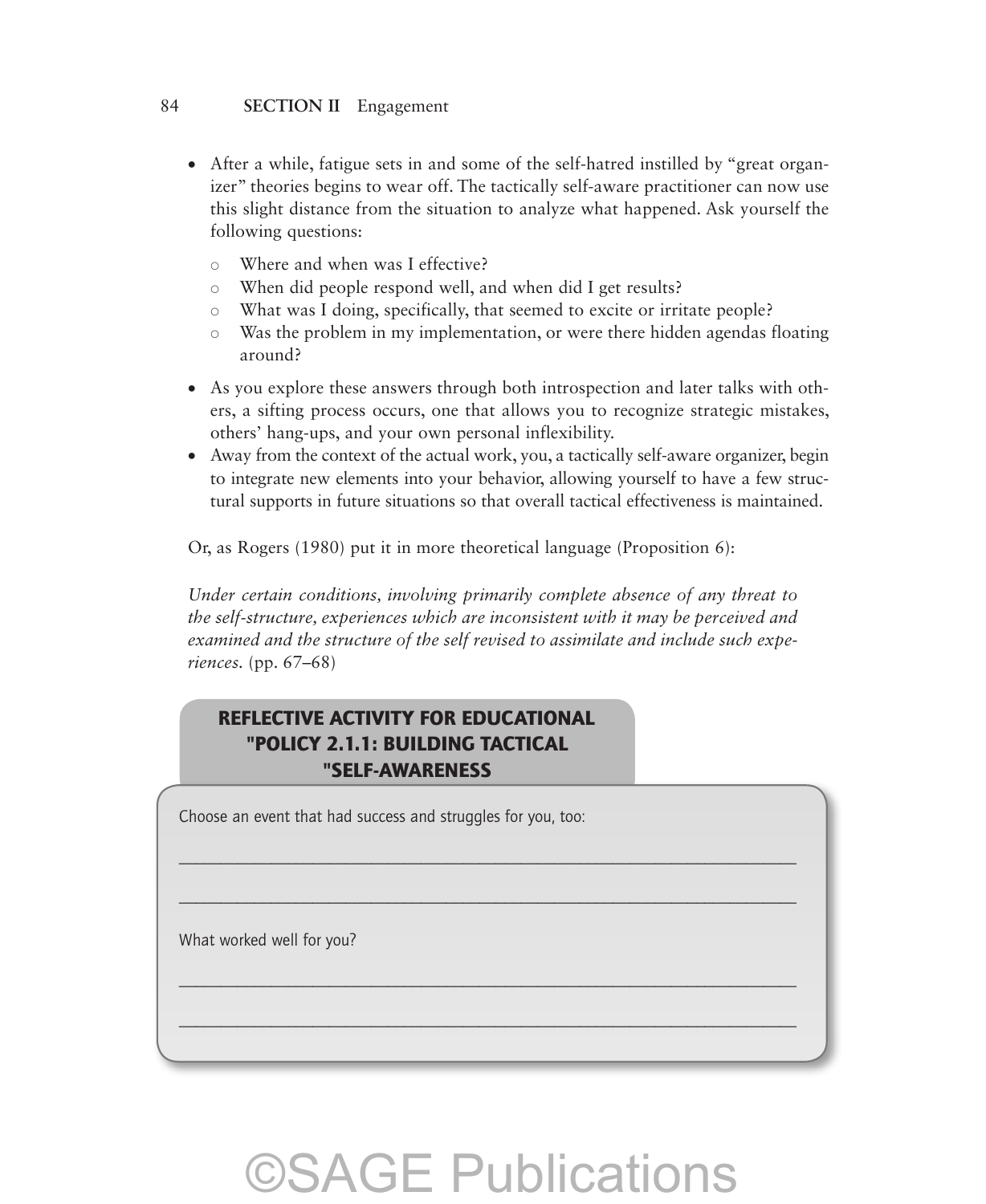\_\_\_\_\_\_\_\_\_\_\_\_\_\_\_\_\_\_\_\_\_\_\_\_\_\_\_\_\_\_\_\_\_\_\_\_\_\_\_\_\_\_\_\_\_\_\_\_\_\_\_\_\_\_\_\_\_\_\_\_\_\_\_\_\_\_\_\_\_\_\_\_\_\_

 $\_$  , and the set of the set of the set of the set of the set of the set of the set of the set of the set of the set of the set of the set of the set of the set of the set of the set of the set of the set of the set of th

\_\_\_\_\_\_\_\_\_\_\_\_\_\_\_\_\_\_\_\_\_\_\_\_\_\_\_\_\_\_\_\_\_\_\_\_\_\_\_\_\_\_\_\_\_\_\_\_\_\_\_\_\_\_\_\_\_\_\_\_\_\_\_\_\_\_\_\_\_\_\_\_\_\_

\_\_\_\_\_\_\_\_\_\_\_\_\_\_\_\_\_\_\_\_\_\_\_\_\_\_\_\_\_\_\_\_\_\_\_\_\_\_\_\_\_\_\_\_\_\_\_\_\_\_\_\_\_\_\_\_\_\_\_\_\_\_\_\_\_\_\_\_\_\_\_\_\_\_

\_\_\_\_\_\_\_\_\_\_\_\_\_\_\_\_\_\_\_\_\_\_\_\_\_\_\_\_\_\_\_\_\_\_\_\_\_\_\_\_\_\_\_\_\_\_\_\_\_\_\_\_\_\_\_\_\_\_\_\_\_\_\_\_\_\_\_\_\_\_\_\_\_\_

\_\_\_\_\_\_\_\_\_\_\_\_\_\_\_\_\_\_\_\_\_\_\_\_\_\_\_\_\_\_\_\_\_\_\_\_\_\_\_\_\_\_\_\_\_\_\_\_\_\_\_\_\_\_\_\_\_\_\_\_\_\_\_\_\_\_\_\_\_\_\_\_\_\_

\_\_\_\_\_\_\_\_\_\_\_\_\_\_\_\_\_\_\_\_\_\_\_\_\_\_\_\_\_\_\_\_\_\_\_\_\_\_\_\_\_\_\_\_\_\_\_\_\_\_\_\_\_\_\_\_\_\_\_\_\_\_\_\_\_\_\_\_\_\_\_\_\_\_

\_\_\_\_\_\_\_\_\_\_\_\_\_\_\_\_\_\_\_\_\_\_\_\_\_\_\_\_\_\_\_\_\_\_\_\_\_\_\_\_\_\_\_\_\_\_\_\_\_\_\_\_\_\_\_\_\_\_\_\_\_\_\_\_\_\_\_\_\_\_\_\_\_\_

What did not go as well?

On reflection, which part of the problem related to your tactical inflexibility?

Is there a way you can use your tactical strengths as a support within this situation?

What other preplanning supports can you use with others in the future?

Although Rogers (1980) was discussing therapeutic issues, the process related to tactical self-awareness isn't really much different. Such introspection and reflective work may not be easy, but one's willingness both to engage in personal introspection and to use tactical supports in personally challenging organizing situations can help move one, over time, from a mechanistic application of tactics to a more fluid use of self in any variety of strategic contexts. Thus, the next time a similar situation occurs, you free yourself from personally discomforting tasks by taking different assignments—or, if that's not possible, giving yourself structural cues to ease the situation (notes on your agenda, etc.).

*There always will be moments of greater and lesser success, of course, but the application of tactical self-awareness over time uses experience as a tool for ongoing learning and not as a static "artistic" place where old organizers someday arrive by accident.* This is why task-oriented organizers can grow to work well with individuals and highly processoriented caseworkers can learn to handle large political groups. Neither type of individual has been born with certain irrevocable work styles. Each practitioner is made, again and again, by both contextual and environmental demands and his or her willingness to engage personally in further understanding those demands as they change.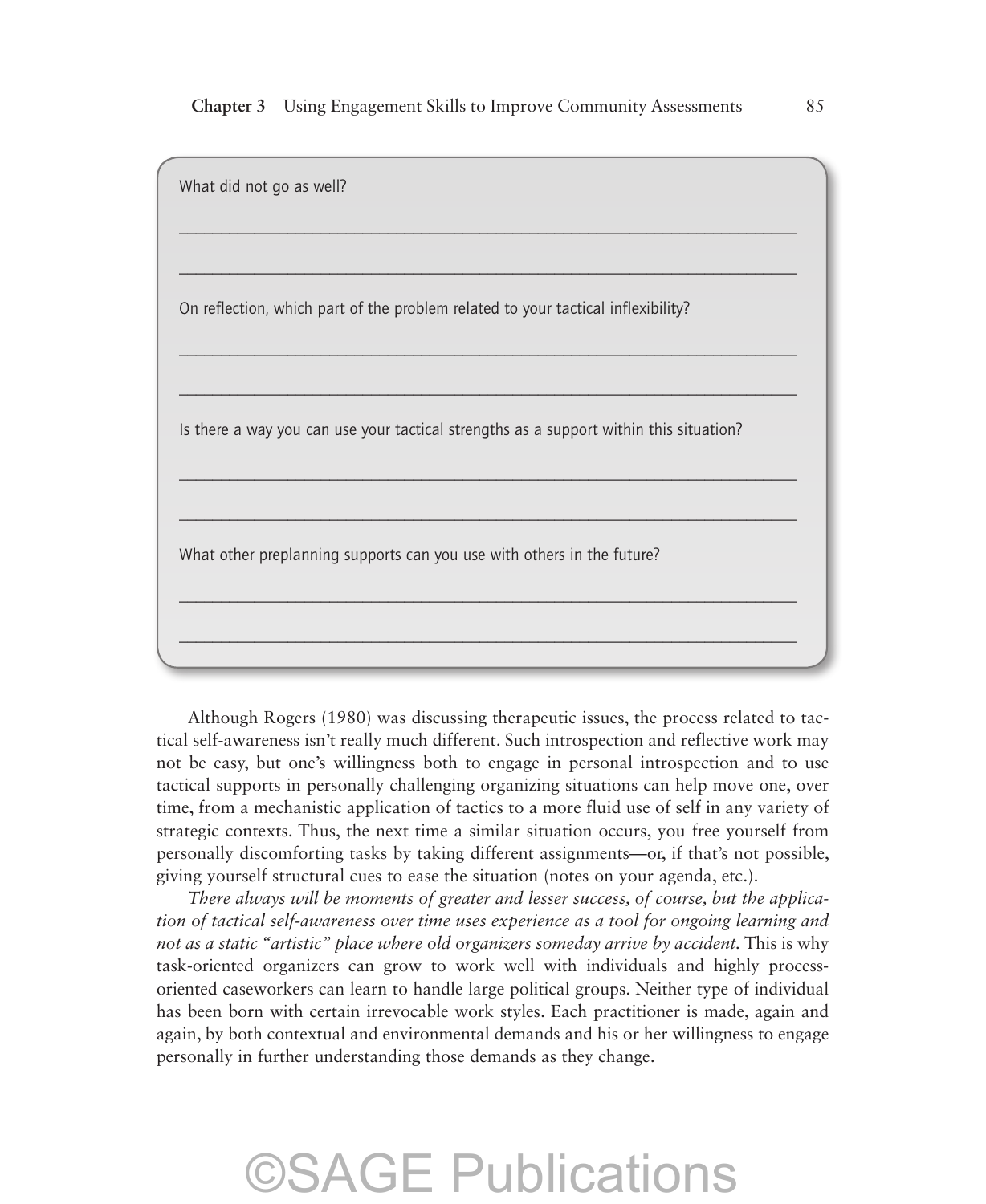With experience, you can extend your use of this introspective tool beyond your own personal growth and increased tactical effectiveness. Looking at yourself means increasing your willingness to look at others, too, and helping judge their personal fit in different situations. Nancy Wehle's recollection in *The Other Side of Organizing* (Burghardt, 1982) is still apt today. An organizer doing liaison work in the Bronx, she recalled the following example:

I dislike confrontation. I link it to my own background that emphasized the virtues of stoicism, since confrontation involves a show of emotion, anger. I end up being very uncomfortable, even though I know confrontation is needed, and end up putting off any display until it's almost too late.

However, looking at the issue of confrontation from another perspective (otherwise known as turning a sow's ear into a silk purse), I know there are people who feel the same way I do. I've been able to connect up to their hesitancy in challenging authority. An example occurred at a senior citizen center that was in jeopardy. Their funding was about to be terminated and they had gone the route of appeals and appointments and meetings. While talking to the director of the center, I suggested picketing and a demo at downtown City Hall, if all else failed. The director became hesitant and uptight. I knew what she was talking about when she said that wasn't her style. I was able to be supportive, understanding my own discomfort in those situations. Instead, we talked about someone else taking main responsibility and she staying in the background. She agreed, and the protest march was organized successfully. (pp. 118–119)

A less experienced organizer in the same situation would probably have ended up straining relations with the director and potentially jeopardizing the strategic demands of the center. After all, the ABCs of organizing are clear regarding militancy: If all other means have been tried and have failed, of course you have a legitimate right to use it! As few politicians want to be seen openly disagreeing with a group of seniors, this joint use of militancy and rightful need might go far in saving the center.

In this case, Wehle saw through the prism of her own personal struggles with militancy to the director's real issue—*she didn't oppose staging a protest as long as she didn't have to be in it.* This personal recognition of a politically necessary tactic had not always been immediately obvious. However, by being able to identify the director's statements with her own discomfort with militancy, Wehle supportively helped the director distinguish tactically between her own personal needs and those of the center. No arguments on the legitimacy of protest, the just needs of the seniors, or anything else would have worked as well. Indeed, as the director generally agreed with those arguments, any discussion of them would have distracted her from her personal difficulties.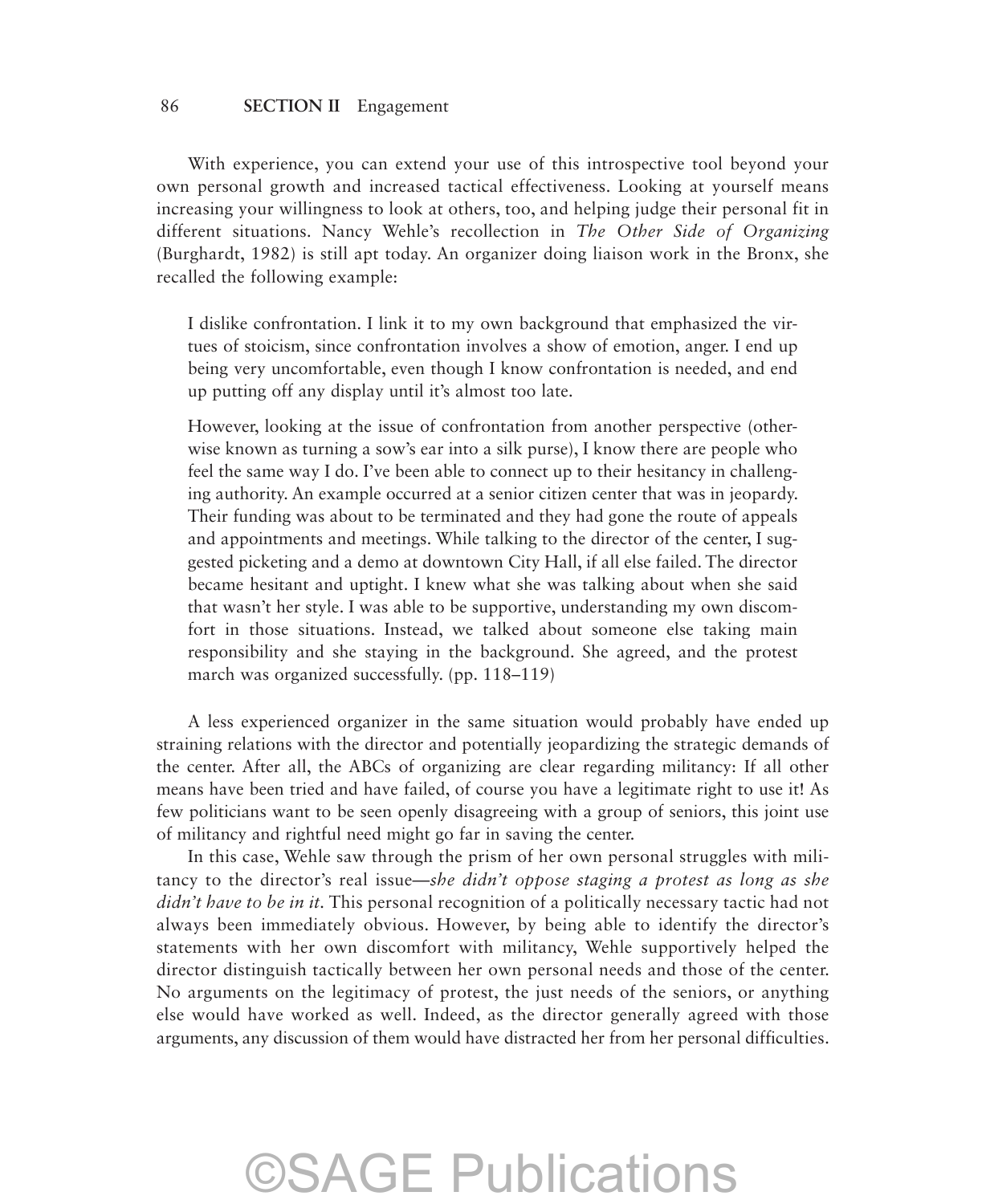Wehle's use of tactical self-awareness avoided such barriers. *A sweet strategic irony had occurred—the one that underlies the effective use of tactical self-awareness in all situations: She had admitted to personal limits and allowed for political growth at the same time.*

### **CONCLUSION**

Community assessments serve multiple purposes for any social work agency or grassroots campaign. As such, they are a systematic undertaking with great strategic value in helping one learn the way a community perceives a problem, what the contours of the problem are, and how to begin addressing the issue. This is also the initial level of engagement by which a practitioner begins to build trust, demonstrate respect, and frame the role he or she will be playing in the long work ahead.

As a fundamental task of engagement, such assessments also reveal a macro practitioner's degree of comfort in approaching this work: sifting data as opposed to talking with community members, analyzing a report or facilitating a focus group. Developing your tactical self-awareness on the work's mix of "process" and "task" functions can only strengthen how well that trust is built as well as how thorough and accurate your information gathered is.

It's important to reiterate that tactical self-awareness is not a panacea that can correct for the political limits of a diminished resource base or lack of wide-scale progressive social movements. Its application, however, is designed for any period of history, not just ones of seeming passivity or intense activism. With this recognized, tactical self-awareness can have one final underlying benefit. Starting with community assessment, by understanding and engaging with the entire organizing process, you not only deepen the practice experience but also lessen the likelihood of unnecessary exhaustion. As we will see in Chapters 8, 12, and 13, this self-reflective work helps prepare you to more effectively adapt to new roles, situational demands, and expectations as your career advances. Experience no longer burns you out over the years but, instead, makes you better able to deal with the shifting tides of all macro practice work. After all, in seeking to change the world, what can be wrong with changing ourselves along the way?

### **THE COMMUNITY TOOLBOX**

The Community Toolbox website has a number of rich tools related to community assessments that a practitioner can take advantage of. See http://ctb.ku.edu/en/tablecontents/ chapter\_1003.htm.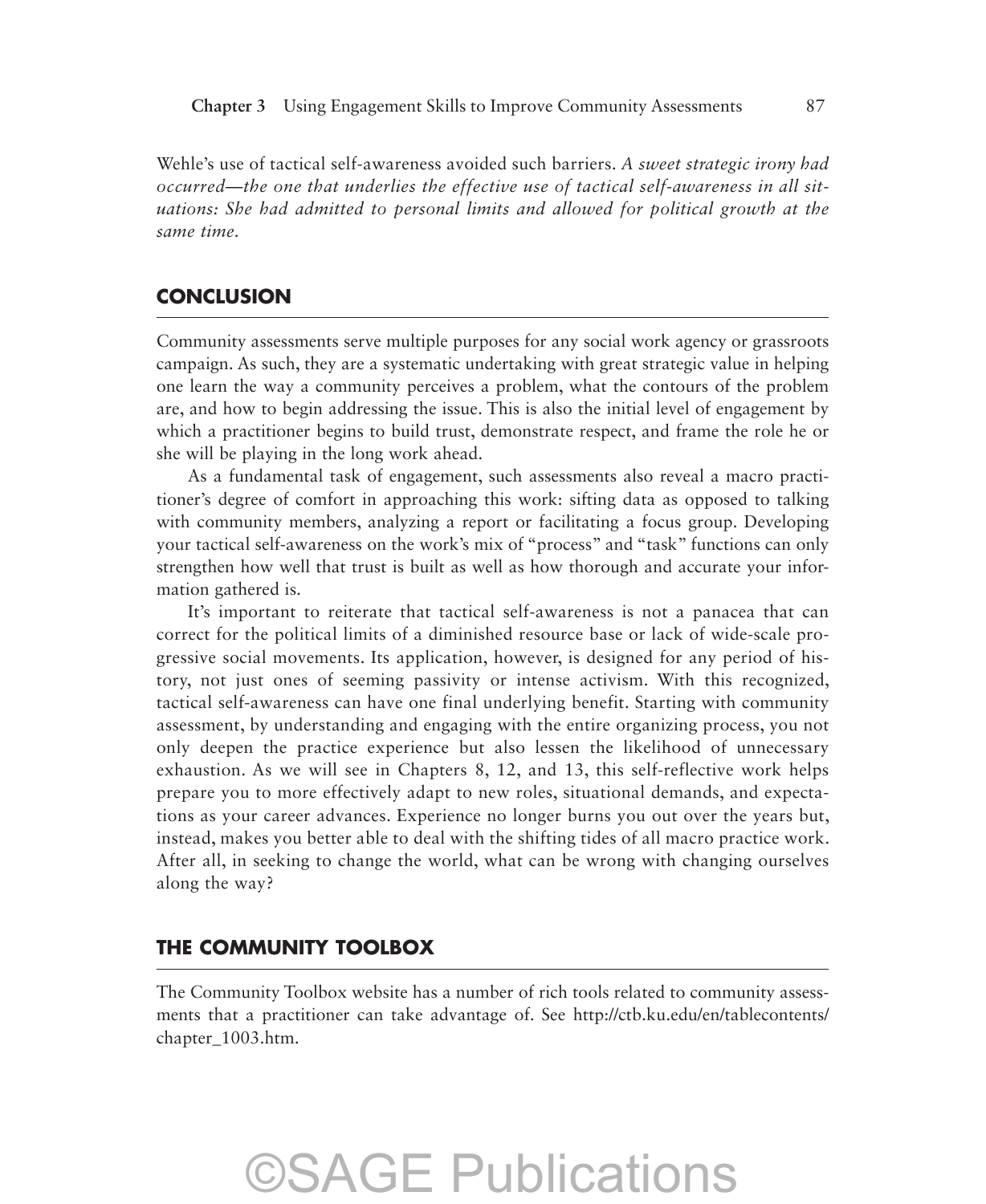### **Assessing Community Needs and Resources**

Section 1. Developing a Plan for Identifying Local Needs and Resources

Section 2. Understanding and Describing the Community

Section 3. Conducting Public Forums and Listening Sessions

Section 4. Collecting Information About the Problem

Section 5. Analyzing Community Problems

Section 6. Conducting Focus Groups

Section 7. Conducting Needs Assessment Surveys

Section 8. Identifying Community Assets and Resources

Section 9. Developing Baseline Measures of Behavior

Section 10. Conducting Concerns Surveys

Section 11. Determining Service Utilization

Section 12. Conducting Interviews

Section 13. Conducting Surveys

Section 14. SWOT Analysis: Strengths, Weaknesses, Opportunities, and Threats

Section 15. Qualitative Methods to Assess Community Issues

Section 16. Geographic Information Systems: Tools for Community Mapping

### **REFERENCES**

Abramovitz, M. (1999). *Regulating the lives of women: Social welfare policy from colonial times to the present.* Cambridge, MA: South End Press.

Alinsky, S. (1989a). *Reveille for radicals.* New York: Knopf Doubleday.

Alinsky, S. (1989b). *Rules for radicals.* New York: Vintage.

- Anton, A., Fisk, M., & Holmstrom, N. (2000). *Not for sale: In defense of public goods.* New York: Westview.
- Blau, J., & Abramovitz, M. (2007). *The dynamics of social welfare policy.* New York: Oxford University Press.

Burghardt, S. (1982). *The other side of organizing.* Cambridge, MA: Schenkman.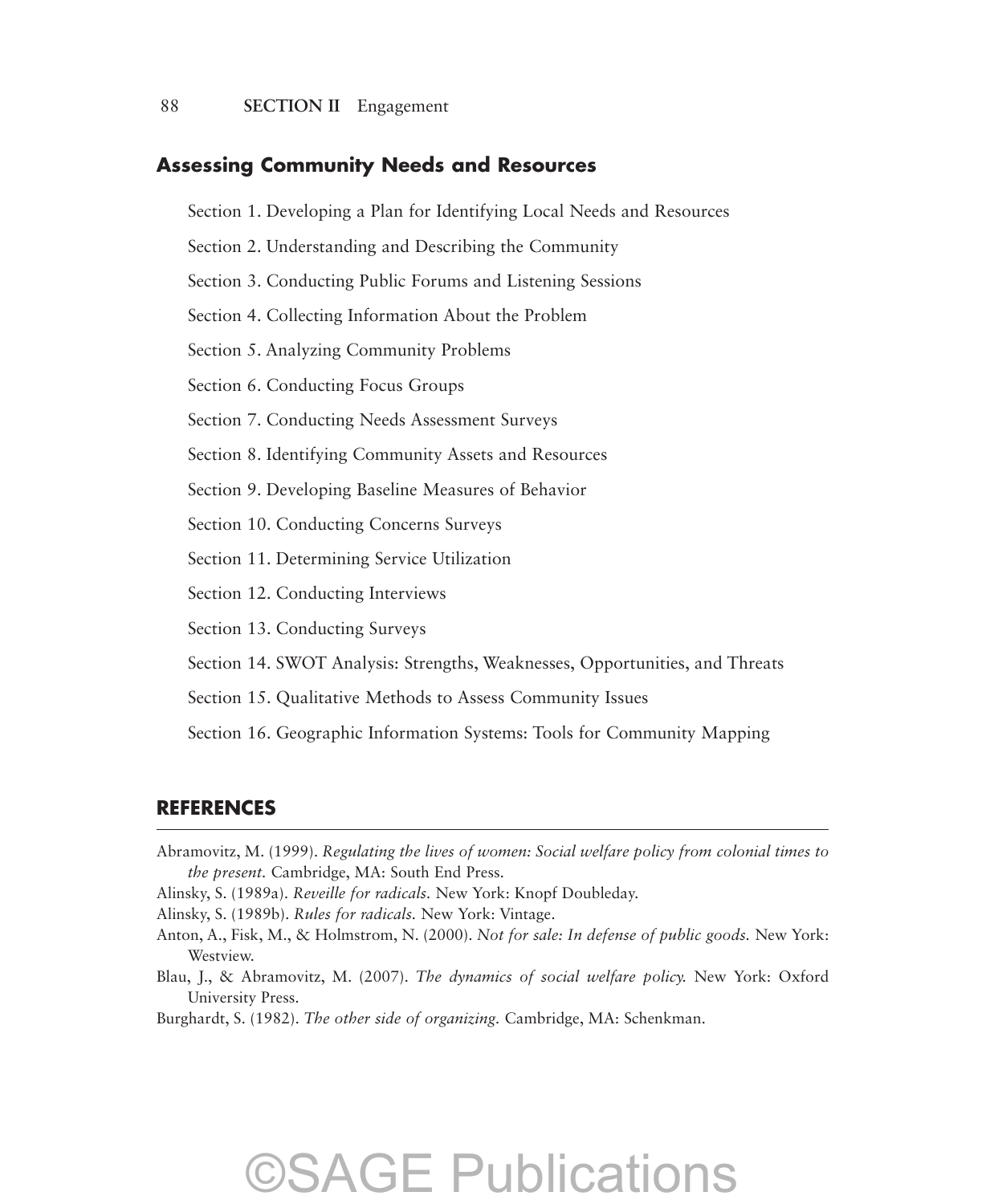Cohen, B. (2002). *Community food security assessment toolkit* (Report prepared by IQ Solutions for the Economic Research Service Food Assistance and Nutrition Program). New Brunswick, NJ: Rutgers University.

DeFilippis, J., & Saegert, S. (Eds.). (2007). *The community development reader.* New York: Routledge.

- Dombroski, T. (2000). *Creative problem solving: The door to individual success and change.* Bloomington, IN: iUniverse.
- Esri. (n.d.). *What is GIS?* Retrieved from http://www.esri.com/what-is-gis/index.html
- Fellin, P. (2000). *The community and the social worker.* Pacific Grove, CA: Brooks/Cole.
- Fisher, R., & Karger, H. (1996). *Social work and community in a private world: Getting out in public.* New York: Addison-Wesley.
- Freire, P. (2000). *Pedagogy of the oppressed.* New York: Continuum.
- Glasser, P., Sarri, R., Sundel, M., & Vinter, R. (1986). *Individual change in small groups* (2nd ed.). New York: Free Press.

Jansson, B. (2008). *The reluctant welfare state: Engaging history to advance social work practice in contemporary society* (6th ed.). Pacific Grove, CA: Brooks/Cole.

- Maguire, L. (2001). *Clinical social work: Beyond generalist practice with individuals, groups, and families.* New York: Wadsworth.
- Middleman, R., & Wood, G. (1989). *The structural approach to direct practice in social work: A textbook for students and front-line practitioners.* New York: Columbia University Press.
- National Association of Social Workers. (2009). *President's initiative: Institutional racism and the social work profession: A call to action.* Washington, DC: Author.
- National Urban League. (2009). *The state of Black America 2009: Message to the president.* New York: Author.
- Perlman, H. H. (1989). *Looking back to look ahead.* Chicago: University of Chicago Press.
- Putnam, R. (1994). *Bowling alone: The collapse and revival of American community.* New York: Simon & Schuster.
- Reisch, M., & Andrews, J. (2002). *The road not taken: A history of radical social work in the United States.* New York: Brunner-Routledge.
- Rogers, C. (1980). *A way of being.* Boston: Mariner Books.
- Rothman, J. (2008). *Strategies of community intervention.* Peosta, IA: Eddie Bowers.
- Saleebey, D. (2008). *Human behavior and social environments: A biopsychosocial approach.* New York: Columbia University Press.
- Salmon, R., & Kurland, R. (1995). *Group work practice in a troubled society.* Binghamton, NY: Haworth.
- Shlay, A. B., & Whitman, G. (2006). *Research for democracy: Linking community organizing and research to leverage blight policy.* Paper presented at the annual meeting of the American Sociological Association, San Francisco. Available from http://www.allacademic.com/
- Shriever, J. (2003). *Human behavior and the social environment: Shifting paradigms in essential knowledge for social work practice* (3rd ed.). London: Allyn & Bacon.
- Warren, R. (1987). *The community in America.* New York: University Press of America.
- Winters, L., & DeBose, H. (2002). *New faces in changing America: Multiracial identity in the 21st century.* Thousand Oaks, CA: Sage.